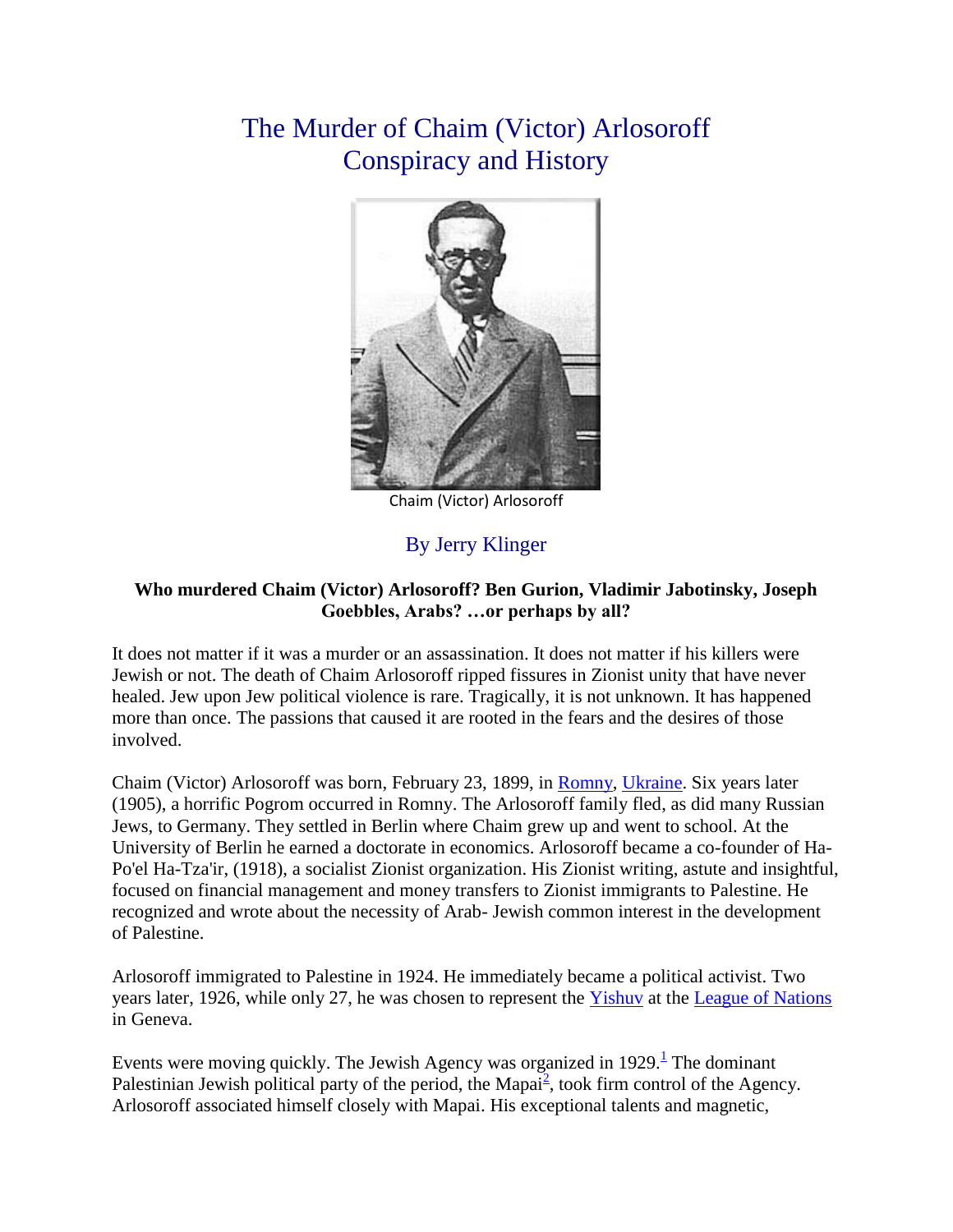powerful personality were immediately put to use. With Mapai backing, he became the head of the extremely important political department. The political department along with the Zionist Executive would control and shape the course of Jewish Palestinian future.

Chaim Arlozoroff was assassinated two days after returning from negotiations with the Nazi, German government over the *"Transfer agreement - the Haavara Agreement"*<sup>3</sup>[,](http://www.jewishmag.com/149mag/arlosoroff/arlosoroff.htm#FOOTNOTE) June 16, 1933. He was killed while walking with his wife, Sima, on the beach in Tel Aviv. His murder came near to destroying the Yishuv. $\frac{4}{1}$  $\frac{4}{1}$  $\frac{4}{1}$ 

Zionist Jewish violence against Jews, brother against brother, is extremely rare. It is extremely unusual. Yet it has happened. Nine years before the murder of Arlosoroff, Jacob Israel de Haan was murdered, allegedly, on the direct orders of the Haganah.



**Jacob Israel de Haan**

"Jacob Israël de Haan (December 31, 1881, [Smilde,](http://en.wikipedia.org/wiki/Smilde%20/%20Smild) [Drenthe](http://en.wikipedia.org/wiki/Drenthe%20/%20Drenth) - June 30, 1924) was a [Dutch](http://en.wikipedia.org/wiki/Netherlands%20/%20Netherland) [Jewish](http://en.wikipedia.org/wiki/Jew%20/%20Je) literary writer and [journalist](http://en.wikipedia.org/wiki/Journalism%20/%20Journalis) who was assassinated in [Jerusalem](http://en.wikipedia.org/wiki/Jerusalem%20/%20Jerusale) by the [Haganah](http://en.wikipedia.org/wiki/Haganah%20/%20Hagana) for his anti- Zionist political activities and contacts with Arab leaders. De Haan is revered as a martyr among certain sections of the [Haredi](http://en.wikipedia.org/wiki/Haredi%20/%20Hared) Jewish community, particularly the [Neturei Karta](http://en.wikipedia.org/wiki/Neturei_Karta%20/%20Neturei%20Kart) and Edah [HaChareidis.](http://en.wikipedia.org/wiki/Edah_HaChareidis%20/%20Edah%20HaChareidi)

De Haan was born in the [Netherlands,](http://en.wikipedia.org/wiki/Netherlands%20/%20Netherland) in [Smilde,](http://en.wikipedia.org/wiki/Smilde%20/%20Smild) a village in the northern province of [Drenthe,](http://en.wikipedia.org/wiki/Drenthe%20/%20Drenth) and grew up in [Zaandam.](http://en.wikipedia.org/wiki/Zaandam%20/%20Zaanda) He was one of eighteen children and received a traditional Jewish education. His father, Yitzchak HaLevi de Haan, was poor and worked as a *[hazzan](http://en.wikipedia.org/wiki/Hazzan%20/%20Hazza)* and *[Shochet](http://en.wikipedia.org/wiki/Shechita%20/%20Shechit)*. His sister, best known under her married name [Carry van Bruggen,](http://en.wikipedia.org/w/index.php?title=Carry_van_Bruggen&action=edit&redlink=1%20//%20Carry%20van%20Bruggen%20(page%20does%20not%20exist) became an important Dutch author.

In 1904, while living in [Amsterdam,](http://en.wikipedia.org/wiki/Amsterdam%20/%20Amsterda) he wrote his controversial novel *[Pijpelijntjes](http://en.wikipedia.org/w/index.php?title=Pijpelijntjes&action=edit&redlink=1%20//%20Pijpelijntjes%20(page%20does%20not%20exist)* ("Lines from De Pijp"), which pretends to be a thinly veiled version of his own gay life with Aletrino in Amsterdam's "Pijp" working-class district. The [homo-eroticism](http://en.wikipedia.org/wiki/Homosexuality%20/%20Homosexualit) of the book, shocking in the early 20th century, led to his dismissal from his teaching job and social-democratic political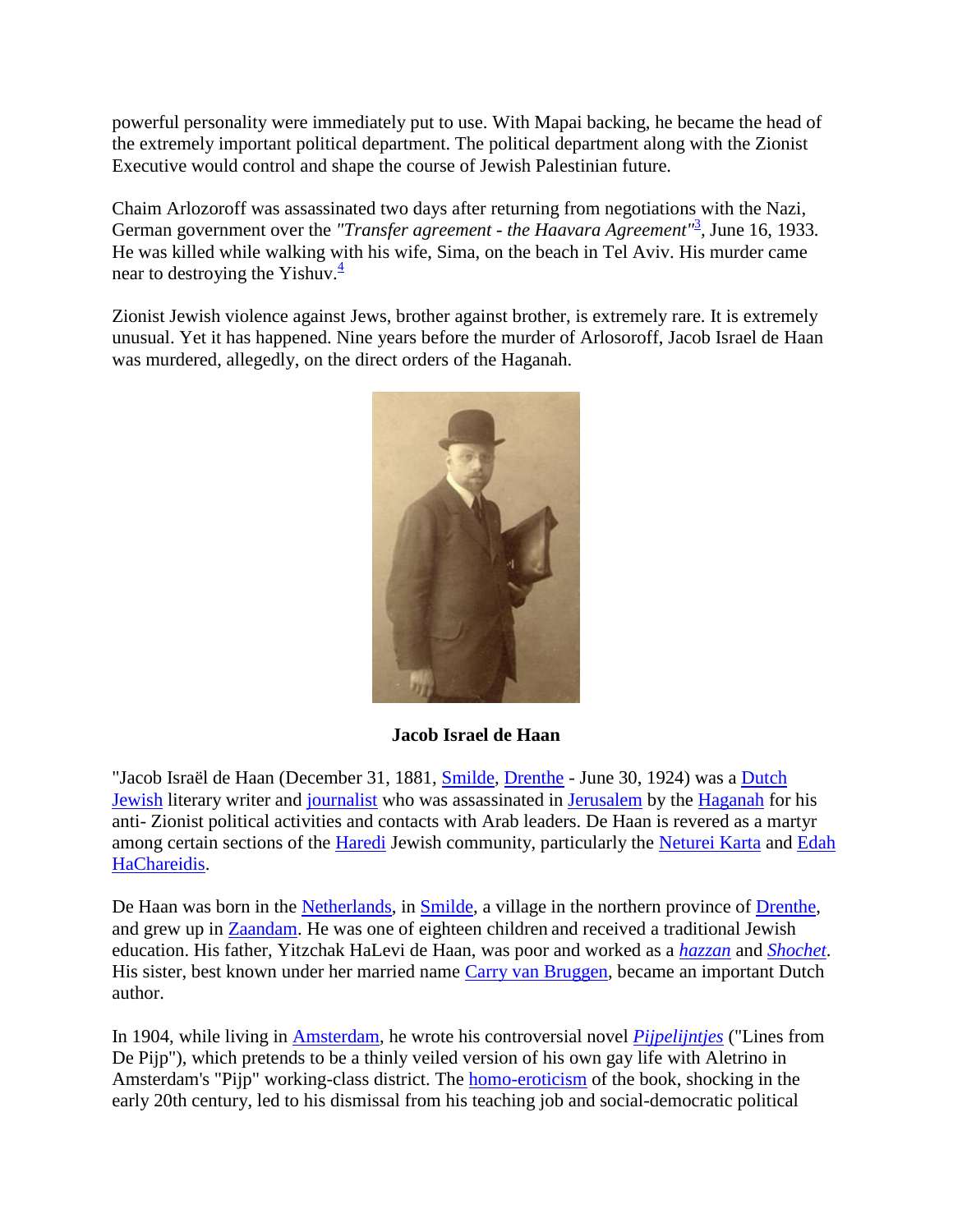circles. Aletrino and Johanna van Maarseveen, de Haan's fiancée, bought almost the entire print run of the book, to keep a lid on the scandal. $\frac{3!}{2!}$ …

Around 1910, de Haan developed an interest in **Judaism**, the [Land of Israel](http://en.wikipedia.org/wiki/Land_of_Israel%20/%20Land%20of%20Israe) and [Zionism.](http://en.wikipedia.org/wiki/Zionism%20/%20Zionis) This seems to have begun as a result of the mass imprisonment of Jews in [Tsarist](http://en.wikipedia.org/wiki/Tsar%20/%20Tsa) [Russia,](http://en.wikipedia.org/wiki/Russia%20/%20Russi) suspected of [Bolshevism,](http://en.wikipedia.org/wiki/Bolshevik%20/%20Bolshevi) and his work to free them. According to historical records, de Haan went to Russia armed with a letter of recommendation from the [Queen of the Netherlands](http://en.wikipedia.org/wiki/Wilhelmina_of_the_Netherlands%20/%20Wilhelmina%20of%20the%20Netherland) and was able to negotiate leniency for his Jewish clients. His work for Russian Jews lasted two years and made him keenly aware of the evils of anti- [Semitism.](http://en.wikipedia.org/wiki/Anti-Semitism%20/%20Anti-Semitis)

Prior to his departure for Palestine de Haan is described as being:

*...In 1919, two years after the [Balfour Declaration,](http://en.wikipedia.org/wiki/Balfour_Declaration_of_1917%20/%20Balfour%20Declaration%20of%20191) this Poet of the Jewish Song took the next logical step and emigrated to Palestine "anxious to work at rebuilding Land, People and Language" as de Haan put it to [Chaim Weitzman](http://en.wikipedia.org/wiki/Chaim_Weizmann%20/%20Chaim%20Weizman) in his application for a passport. The same letter assumed his stance with aplomb. False modesty was never one of his faults. With a mixture of the martyred doubts many Zionist emigrants had, and the pride of a well-established position, de Haan wrote: "I am not leaving Holland to improve my condition. Neither materially, nor intellectually will life in Palestine be equal to my life here. I am one of the best poets of my Generation, and the only important Jewish national poet Holland has ever had. It is difficult to give up all this."...*

*The Palestine de Haan entered on a bitter stormy winter day in January 1919 was above all an intricate country. Arguably it had the most confusing political conditions of that politically complicated moment when the [Versailles Peace Conference](http://en.wikipedia.org/wiki/Versailles_Peace_Conference%20/%20Versailles%20Peace%20Conferenc) was about to begin. One might call it a natural habitat for this cranky man. It was the "twice promised country," to the Arabs in the [Arab Revolt](http://en.wikipedia.org/wiki/Arab_Revolt%20/%20Arab%20Revol) [T. E. Lawrence](http://en.wikipedia.org/wiki/T._E._Lawrence%20/%20T.%20E.%20Lawrenc) existentialized in [The Seven Pillars of Wisdom,](http://en.wikipedia.org/wiki/The_Seven_Pillars_of_Wisdom%20/%20The%20Seven%20Pillars%20of%20Wisdo) and to the Jews (or rather in practice the Zionists) by the Balfour Declaration calling for creation of a Jewish Homeland. De Haan arrived there as an ardent, even fanatical, Zionist. Indeed, the first secret Zionist report about him refers to his ranting anti-Arab remarks made at a party...*

De Haan rapidly became more religiously committed…..

At first he aligned himself with [religious Zionism](http://en.wikipedia.org/wiki/Religious_Zionism%20/%20Religious%20Zionis) and the [Mizrachi](http://en.wikipedia.org/wiki/Mizrachi%20/%20Mizrach) movement, but after meeting Rabbi [Yosef Chaim Sonnenfeld](http://en.wikipedia.org/wiki/Yosef_Chaim_Sonnenfeld%20/%20Yosef%20Chaim%20Sonnenfel) leader of the [Haredi](http://en.wikipedia.org/wiki/Haredi_Judaism%20/%20Haredi%20Judais) Jewish community, he became the political spokesman of the Haredim in Jerusalem and was elected political secretary of the Orthodox community council, *Vaad Ha'ir….*

The secular Zionist establishment allegedly would not allow the established Haredi community in Palestine to be represented in the [Jewish Agency](http://en.wikipedia.org/wiki/Jewish_Agency_for_Israel%20/%20Jewish%20Agency%20for%20Israe) in the 1920's. In response, the Haredim founded an [Agudat Israel](http://en.wikipedia.org/wiki/Agudat_Israel%20/%20Agudat%20Israe) branch in Jerusalem to represent their interests in [Mandate Palestine.](http://en.wikipedia.org/wiki/Mandate_Palestine%20/%20Mandate%20Palestin) The leader of the Haredi Jews in Palestine at the time, Rabbi Yosef Chaim Sonnenfeld chose de Haan, even though he was a homosexual, to organize and represent the Haredi position on a diplomatic level equal to that of the secular Zionists. When [Lord Northcliffe,](http://en.wikipedia.org/wiki/Alfred_Harmsworth,_1st_Viscount_Northcliffe%20/%20Alfred%20Harmsworth,%201st%20Viscount%20Northcliff) a British publisher, was about to visit the Middle East, de Haan went to Alexandria in Egypt to present the case of Palestine's Haredim before he reached Palestine: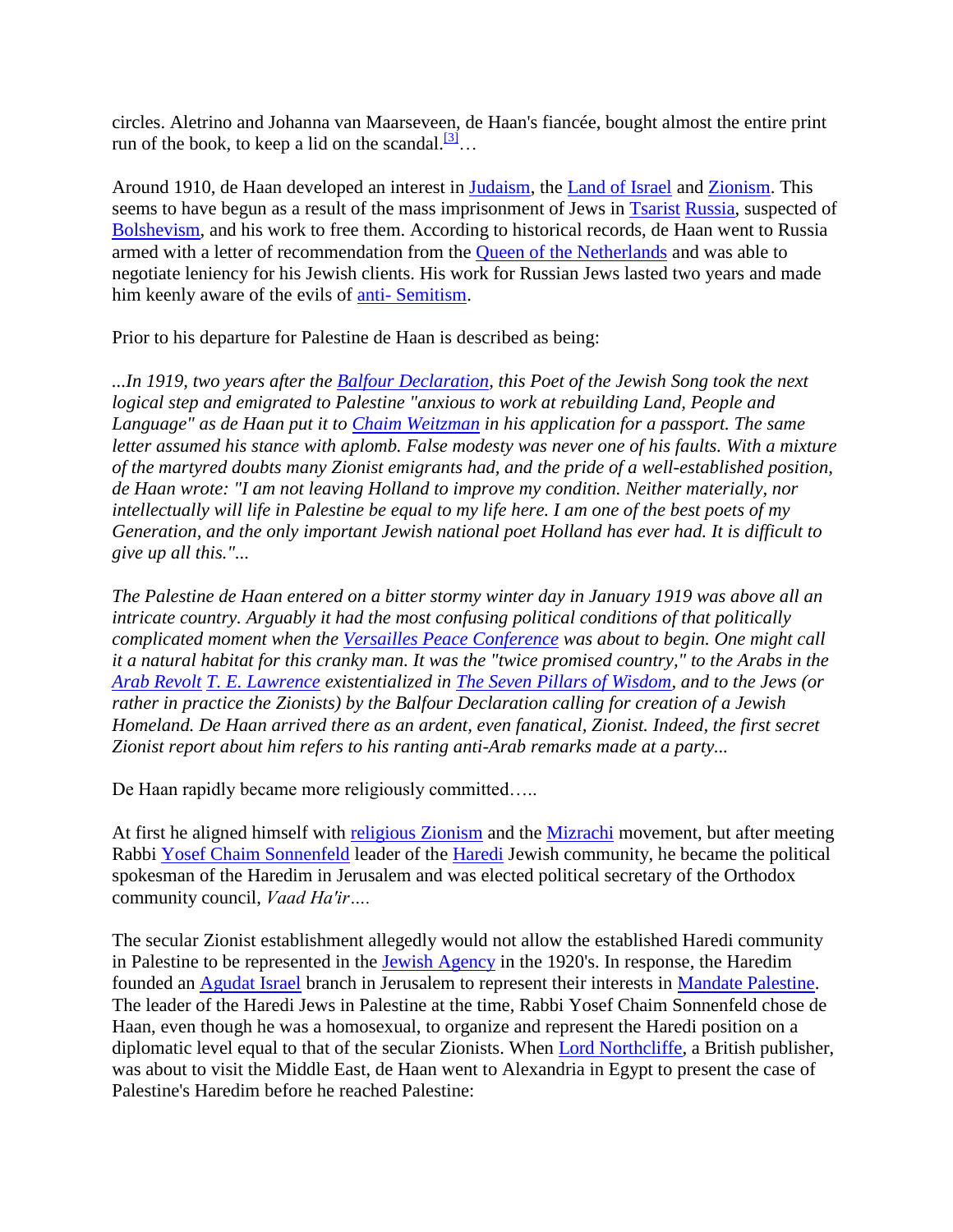He spoke about the tyranny of the official Zionist movement. The journalists of the Northcliffe party gleefully reported all that back home. As a result of this contact, de Haan was appointed correspondent for the [Daily Express,](http://en.wikipedia.org/wiki/Daily_Express%20/%20Daily%20Expres) a one-penny paper that made much of everyday scandals. Already in Dutch circles he was the reputed volksverrader, traitor of his own people, and now his views spread throughout Great Britain and its Global Empire. Although his messages were short and few compared to his articles in the Handelsblad (the news from the Middle East in the Daily Express was more concerned with the mysteries of the tomb of Tutankhamun in the Valley of the Kings in Egypt than with the intricate Palestine politics) the Zionist authorities both in Palestine and London became very worried. There was a great potential danger from these critical reports from a Jew who actually lived and worked right on this hot spot.

De Haan also met with the Hashemite leader [Hussein bin Ali](http://en.wikipedia.org/wiki/Hussein_bin_Ali,_Sharif_of_Mecca%20/%20Hussein%20bin%20Ali,%20Sharif%20of%20Mecc) seeking his support for the Yishuv [Hayashan](http://en.wikipedia.org/wiki/Yishuv_Hayashan%20/%20Yishuv%20Hayasha) (the pre-Zionist Jewish community in the Holy Land), and explaining the Haredi Jewish opposition to the Zionist plans of founding a state, and supporting the establishment of an official Palestinian state in [Jordan](http://en.wikipedia.org/wiki/Jordan%20/%20Jorda) within a [federation.](http://en.wikipedia.org/wiki/Federation%20/%20Federatio)

De Haan was assassinated on 30 June 1924, and responsibility was attributed to Zionists alarmed by his political activities and his contacts with Arab states.

The 1985 publication of De Haan: The first political assassination in Palestine, by Shlomo Nakdimon and Shaul Mayzlish, revived wider interest in his assassination.



**Avraham Tehomi, assassin of Jacob Israël de Haan**

Nakdimon and Mayzlish were able to trace the assassin, **Avraham Tehomi** (1903-1990), then a businessman living in Hong Kong. Tehomi was interviewed for Israeli TV by Nakdimon and openly stated: "I have done what the Haganah decided had to be done. And nothing was done without the order of [Yitzhak Ben-Zvi](http://en.wikipedia.org/wiki/Yitzhak_Ben-Zvi%20/%20Yitzhak%20Ben-Zv) (who later became the second [president of Israel](http://en.wikipedia.org/wiki/President_of_Israel%20/%20President%20of%20Israe) 1952-1963)... I have no regrets because he (de Haan) wanted to destroy our whole idea of Zionism" (Nakdimon). Tehomi denied allegations that de Haan's assassination was related to his homosexuality: "I neither heard nor knew about this", adding "why is it someone's business what he does at his home?"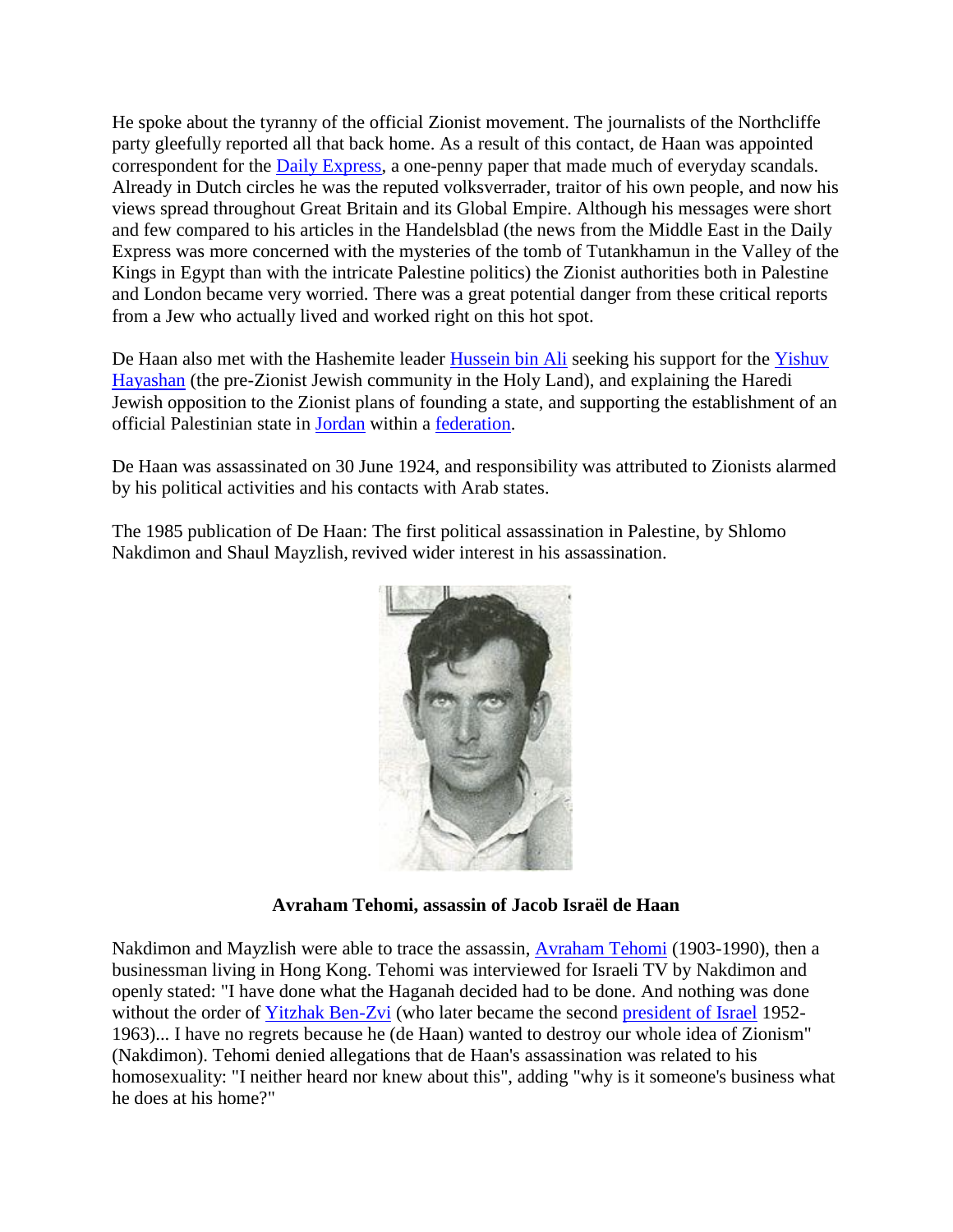De Haan's murder is considered the first political murder in the Jewish community in Palestine. His activities were perceived as undermining the struggle for the establishment of a Jewish state, but the assassination sparked a controversy and was harshly condemned by some. Labor movement publicist [Moshe Beilinson](http://en.wikipedia.org/w/index.php?title=Moshe_Beilinson&action=edit&redlink=1%20//%20Moshe%20Beilinson%20(page%20does%20not%20exist) wrote:

*The flag of our movement must not be tarnished. Neither by the blood of the innocent, nor by the blood of the guilty. Otherwise - our movement will be bad, because blood draws other bloods. Blood always takes revenge and if you walk down this path once, you do not know where it would lead you.*

...In [Haredi](http://en.wikipedia.org/wiki/Haredi%20/%20Hared) circles de Haan is considered a martyr, killed by secular Jews while protecting the Jewish religion. During the 1980s, the Haredi community in Jerusalem tried to change the name of the Zupnik Garden to commemorate de Haan.

Through the years, in the Netherlands there have been projects, festivals and theatre productions commemorating Jacob Israël de Haan's work and life. A line from de Haan's poem "To a Young Fisherman": *"For friendship such a limitless longing..."* is inscribed on one of the three sides of the [Homomonument](http://en.wikipedia.org/wiki/Homomonument%20/%20Homomonumen) in Amsterdam."<sup>[5](http://www.jewishmag.com/149mag/arlosoroff/arlosoroff.htm#FOOTNOTE)</sup>

Differences within the Zionist movement led to conflict. Zionism is not monolithic. There are many forms of Zionism, practical, political, social, cultural, historical, etc. Zionists, amongst themselves, feared being dominated and controlled by other Zionists.

Herzl had his unique approach to the Jewish problem. His solution was Political Zionism. Political Zionism antagonized advocates of Practical and Religious Zionism. But Herzl did advance Zionism further than it had ever been done before, in spite of his repeated practical failures with the Sultan of Turkey, the Kaiser of Germany, the Russian Czar and the Pope in Rome. Frustrated and desperate for some measure of tangible accomplishment, at the sixth Zionist congress in 1903, Herzl proposed an interim Zionist solution instead of Palestine. His El Arish Zionist proposal to the British government had failed earlier. However, Herzl placed before the delegates a second more aggressive proposal – the Uganda Plan. Herzl proposed, temporarily, establishing a Zionist homeland in Uganda. The Uganda plan split the Congress in near violent, acrimonious warring factions. Russian and Eastern European Zionists would only consider Biblical Palestine. Western European Zionists and cultural Zionists were willing to consider anything. The Russian and Eastern European Zionists angrily walked out.

"The offer was first made by British Colonial Secretary [Joseph Chamberlain](http://en.wikipedia.org/wiki/Joseph_Chamberlain%20/%20Joseph%20Chamberlai) to [Theodore Herzl's](http://en.wikipedia.org/wiki/Theodore_Herzl%20/%20Theodore%20Herz) [Zionist](http://en.wikipedia.org/wiki/Zionist%20/%20Zionis) group in 1903. He offered 5,000 square miles  $(13,000 \text{ km}^2)$  of the [Mau Plateau](http://en.wikipedia.org/w/index.php?title=Mau_Plateau&action=edit&redlink=1%20//%20Mau%20Plateau%20(page%20does%20not%20exist) in what is today [Kenya](http://en.wikipedia.org/wiki/Kenya%20/%20Keny) and [Uganda.](http://en.wikipedia.org/wiki/Uganda%20/%20Ugand) The offer was a response to [pogroms](http://en.wikipedia.org/wiki/Pogrom%20/%20Pogro) against the Jews in [Russia,](http://en.wikipedia.org/wiki/Russia%20/%20Russi) and it was hoped the area could be a refuge from persecution for the Jewish people.

The idea was brought to the [Zionist Congress](http://en.wikipedia.org/wiki/World_Zionist_Organization%20/%20World%20Zionist%20Organizatio) at its sixth meeting in 1903 in [Basel.](http://en.wikipedia.org/wiki/Basel%20/%20Base) There, a fierce debate ensued. The African land was described as an ["ante-chamber](http://en.wikipedia.org/wiki/Antechamber%20/%20Antechambe) to the [Holy Land"](http://en.wikipedia.org/wiki/Holy_Land%20/%20Holy%20Lan) and a *Nachtasyl* (temporary night shelter), but other groups felt that accepting the offer would make it more difficult to establish a Jewish state in the [British Mandate of Palestine,](http://en.wikipedia.org/wiki/Mandate_Palestine%20/%20Mandate%20Palestin) and also that the Jewish nation would not be able to claim itself as native to that land, since there were no historic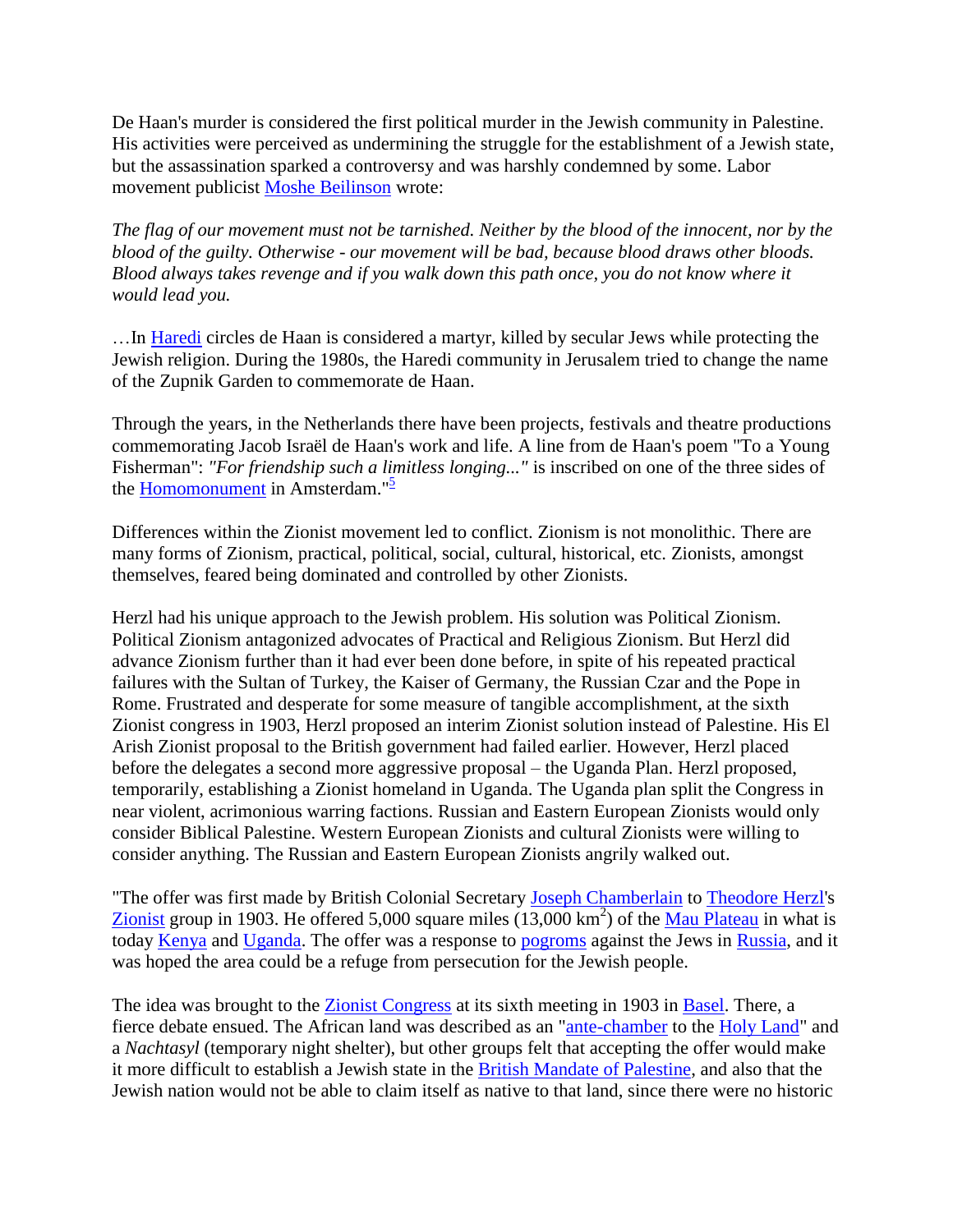or culture links between the Hebrews and East Africa. Before the vote on the matter, the Russian delegation stormed out in opposition. By a remaining vote of 295 to 177, it was decided to send an "investigatory commission" on expedition to examine the territory proposed.

The next year a three-man delegation was sent to inspect the plateau. Its high elevation gave it a temperate climate, making it suitable for European settlement. However, the observers found a dangerous land filled with lions and other creatures. Moreover, although it was sparsely populated by small bands of [Maasai](http://en.wikipedia.org/wiki/Maasai%20/%20Maasa) (themselves having recently conquered the [Sirikwa](http://en.wikipedia.org/wiki/Sirikwa%20/%20Sirikw) tribe), the Maasai were hostile to other tribes and outsiders.

After receiving this report, the following Congress in 1905 decided to politely decline the British offer. Some Jews viewed this as a mistake; they then split from the ZO and established the [Jewish Territorialist Organization,](http://en.wikipedia.org/wiki/Jewish_Territorialist_Organization%20/%20Jewish%20Territorialist%20Organizatio) led by Israel Zangwill, with the explicit aim of establishing a Jewish state anywhere, not just in Palestine. A few Jews did move to Kenya, but most settled in the urban centers. Some of these families remain to this day.

The Uganda Debate occasionally is still brought up in the political debates within present-day [Israel.](http://en.wikipedia.org/wiki/Israel%20/%20Israe) Religious-nationalist [Israeli settlers,](http://en.wikipedia.org/wiki/Israeli_settlers%20/%20Israeli%20settler) who place supreme importance on settling in the Biblically-hallowed ["Judea and Samaria"](http://en.wikipedia.org/wiki/Judea_and_Samaria%20/%20Judea%20and%20Samari) (i.e., the [West Bank\)](http://en.wikipedia.org/wiki/West_Bank%20/%20West%20Ban), have used the term "Latter-Day" Ugandists" on some occasions to describe the [Israeli peace camp,](http://en.wikipedia.org/wiki/Israeli_peace_camp%20/%20Israeli%20peace%20cam) who are willing to give up the West Bank and have a state centered on [Tel Aviv](http://en.wikipedia.org/wiki/Tel_Aviv%20/%20Tel%20Avi) and the Mediterranean Coastal Plain - areas where the ancestral mountain-dwelling Hebrews of Biblical times mostly did not dwell. The implication is that liberal Israelis - like the adherents of the Uganda Program - are simply interested in a place where Jews can live in peace, and care little about restoring past historical or religious glories.["](http://www.jewishmag.com/149mag/arlosoroff/arlosoroff.htm#FOOTNOTE) $6$ 

The Uganda plan died at the seventh Zionist Congress. Theodor Herzl had died a year earlier. Peace, a disquieted peace, returned to the Zionist movement. In the ten years between 1904 and 1914, 40,000 Jews immigrated to Palestine fleeing from Russian anti- Semitism. World War I closed the door to Palestine, the West and America. Jews were trapped between the warring nations with no escape.

The Balfour Declaration, November 2, 1917, and the peace treaties following the war, created Palestine, for the first time, as a political entity. It had never politically existed in history. Its borders were arbitrary, artificial lines drawn on maps. The lines were compromised spheres of influence between France and Britain. The boundaries included much of Biblical Israel. The bulk of Palestine promised to the Jews and Arabs lay to the East of the Jordan River.

In 1922, Winston Churchill divided the British Mandate along the Jordan River into East and West Palestine. Churchill transferred 60% of the Mandate, all of the land east of the Jordan, to Arab – Bedouin control. He created a new fictitious Arab future state for the Hashemites and Palestinian Arabs, Trans-Jordan. A little later, Churchill transferred additional Mandate land in the Golan to the French under Syrian control. The Golan land he transferred had been part of the Biblical land of the tribe of Dan. Jews were barred from settlement in Trans-Jordan and the Golan by the British and the French to satisfy Arab intransience. It was the first overt betrayal of the Balfour Declaration's promise to the Jewish people.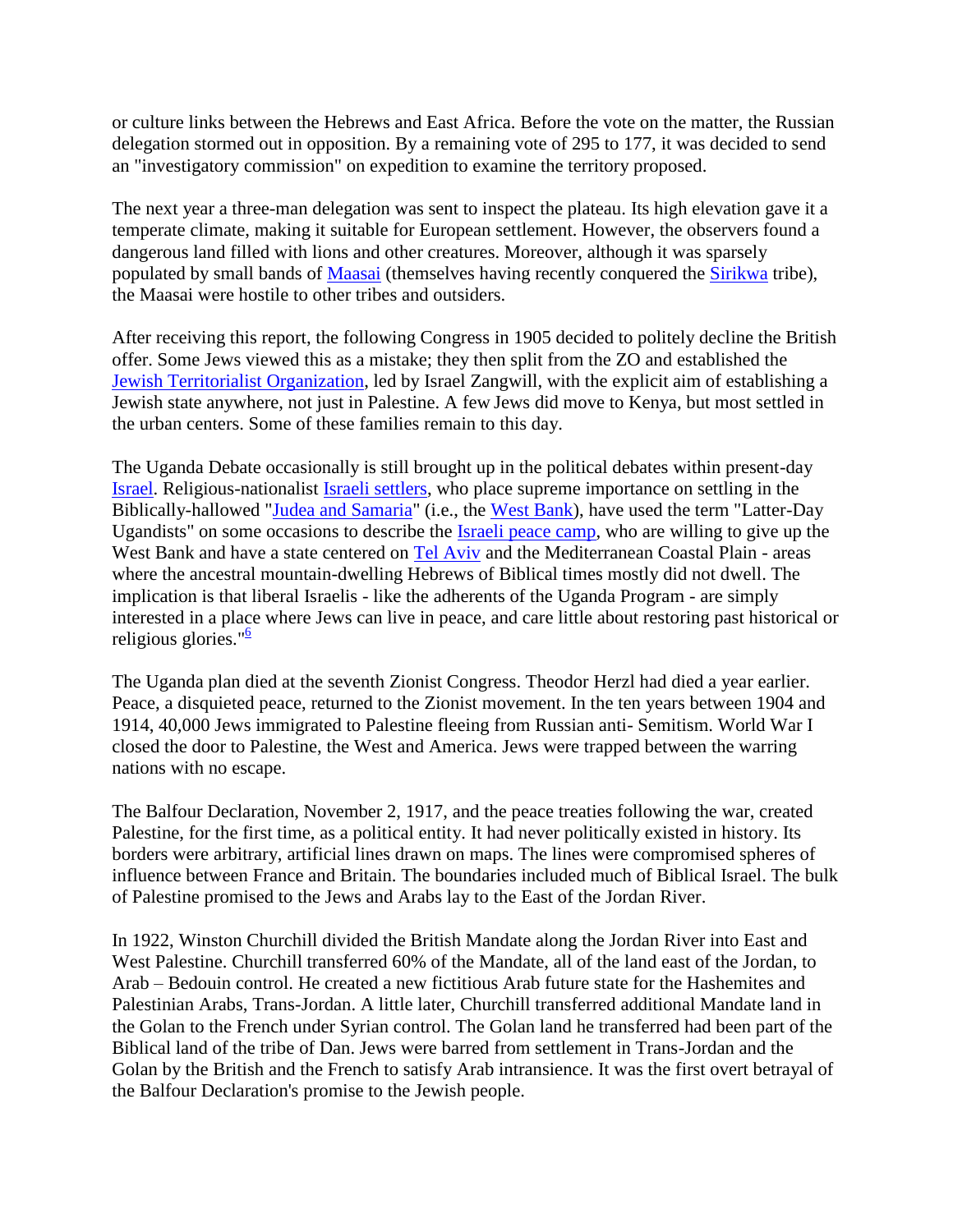Zionists opposing the British began turning on Zionists supporting the British. Fear came into the air as Jew angrily faced Jew.

The early Yishuv was weak and dependent upon the good will of the British. The vast majority of the world Zionists, including those living in Mandate Palestine, acquiesced. Not all agreed with British motivations. Colonel John Henry Patterson, the first commander of the Jewish Legion, warned the Zionist leadership in 1918, the British would prove themselves supportive of the Balfour Declaration on paper and hostile on the ground. He knew the British well, especially those being appointed to administer and implement the Balfour Declaration. The Yishuv leadership chose to ignore the warnings

"After the 1920 [Arab riots](http://en.wikipedia.org/wiki/1920_Palestine_riots%20/%201920%20Palestine%20riot) and 1921 [Jaffa riots,](http://en.wikipedia.org/wiki/Jaffa_riots%20/%20Jaffa%20riot) the Jewish leadership in Palestine believed that the British, to whom the [League of Nations](http://en.wikipedia.org/wiki/League_of_Nations%20/%20League%20of%20Nation) had given a mandate over Palestine in 1920, had no desire to confront local Arab gangs which frequently attacked Palestinian Jews. Believing that they could not rely on the British administration for protection from these gangs, the Jewish leadership created the Haganah to protect Jewish farms and [kibbutzim.](http://en.wikipedia.org/wiki/Kibbutz%20/%20Kibbut) In addition to guarding Jewish communities, the role of the Haganah was to warn the residents of and repel attacks by Palestinian Arabs. In the period between 1920–1929, the Haganah lacked a strong central authority or coordination. Haganah "units" were very localized and poorly armed: they consisted mainly of Jewish farmers who took turns guarding their farms or their kibbutzim.

Following the [1929 Palestine riots,](http://en.wikipedia.org/wiki/1929_Palestine_riots%20/%201929%20Palestine%20riot) the Haganah's role changed dramatically. It became a much larger organization encompassing nearly all the youth and adults in the Jewish settlements, as well as thousands of members from the cities. It also acquired foreign arms and began to develop workshops to create [hand grenades](http://en.wikipedia.org/wiki/Hand_grenade%20/%20Hand%20grenad) and simple military equipment, transforming from an untrained militia to a capable underground army.

Many Haganah fighters objected to the official policy of *[havlagah](http://en.wikipedia.org/wiki/Havlagah%20/%20Havlaga)* (restraint) that Jewish political leaders (who had become increasingly controlling of the Haganah) had imposed on the militia. Fighters had been instructed to only defend communities and not initiate counter attacks against Arab gangs or their communities. This policy appeared [defeatist](http://en.wikipedia.org/wiki/Defeatism%20/%20Defeatis) to many who believed that the best defense is a good offense. In 1931, the more militant elements of the Haganah splintered off and formed the *Irgun Tsva'i-Leumi* (National Military Organization), better known as ["Irgun"](http://en.wikipedia.org/wiki/Irgun%20/%20Irgu) (or by its Hebrew acronym, pronounced "Etzel"). $\frac{7}{1}$  $\frac{7}{1}$  $\frac{7}{1}$ 

Ironically, it was two Russian immigrants who faced off over how to bring about a Jewish Palestine. The tensions between the two Zionists became the foundation for the popular belief as to who murdered Arlosoroff.

Vladimir Jabotinsk[y](http://www.jewishmag.com/149mag/arlosoroff/arlosoroff.htm#FOOTNOTE) $\frac{8}{3}$  believed in the Jewish historic right of Jews to settle in all of Palestine. David Be[n](http://www.jewishmag.com/149mag/arlosoroff/arlosoroff.htm#FOOTNOTE) Gurion<sup>9</sup>, recognizing the "practical" limitations of building the future state, was willing to compromise, to settle for considerably less. Ben Gurion became the leader of Labor Zionism. Jabotinsky would not accept the limiting of Jewish rights. He became the leader of Revisionist Zionism.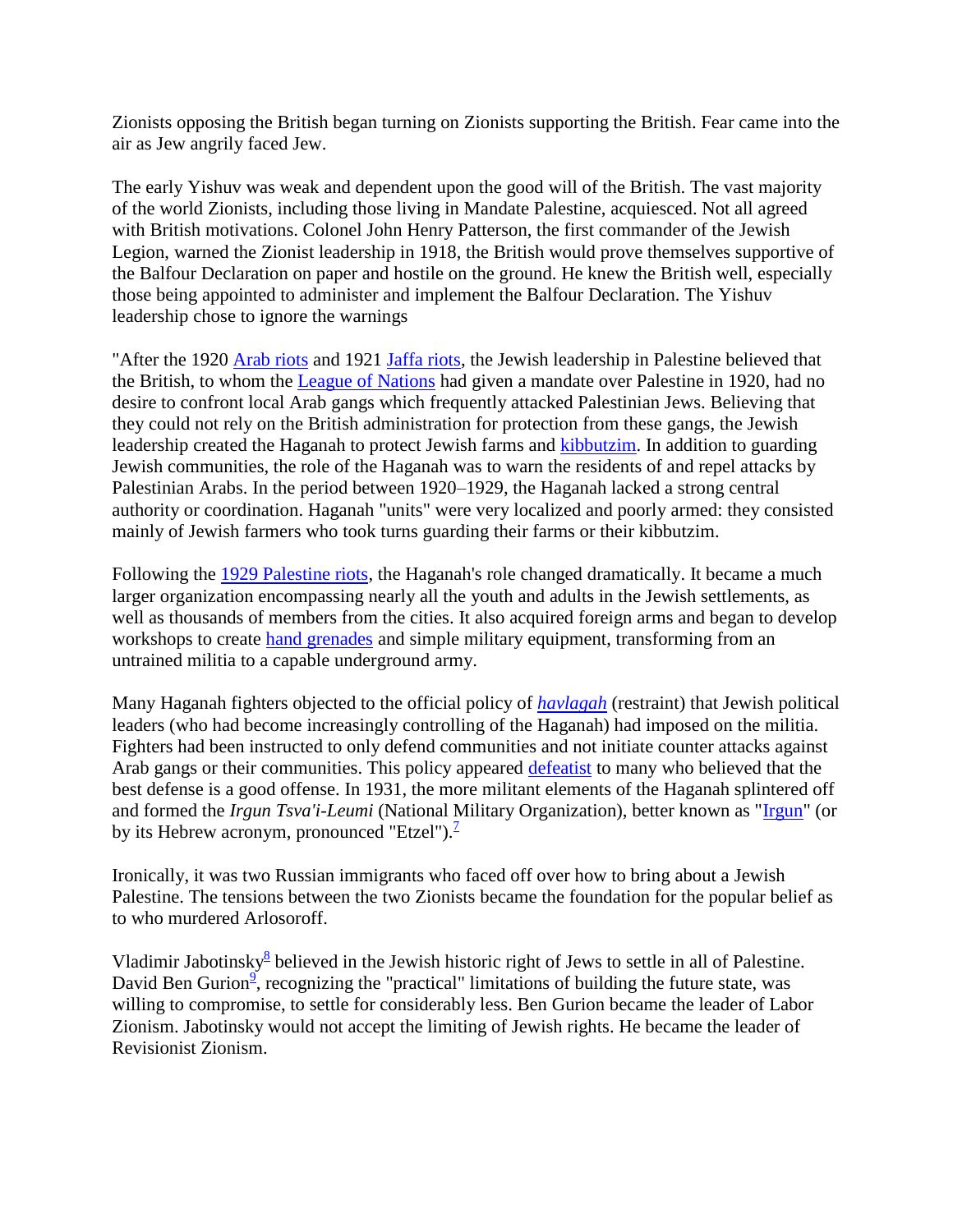"Revisionist Zionism is a [nationalist](http://en.wikipedia.org/wiki/Nationalism%20/%20Nationalis) faction within the [Zionist](http://en.wikipedia.org/wiki/Zionism%20/%20Zionis) movement. It is the founding ideology of the non-religious [right](http://en.wikipedia.org/wiki/Right-wing%20/%20Right-win) in [Israel,](http://en.wikipedia.org/wiki/Israel%20/%20Israe) and was the chief ideological competitor to the dominant socialist [Labor Zionism.](http://en.wikipedia.org/wiki/Labor_Zionism%20/%20Labor%20Zionis) Revisionism is represented primarily by the [Likud Party.](http://en.wikipedia.org/wiki/Likud_Party%20/%20Likud%20Part)

The ideology was developed originally by [Ze'ev Jabotinsky](http://en.wikipedia.org/wiki/Ze%27ev_Jabotinsky%20/%20Ze) who advocated a "revision" of the "practical Zionism" of [David Ben Gurion](http://en.wikipedia.org/wiki/David_Ben_Gurion%20/%20David%20Ben%20Gurio) and [Chaim Weizmann,](http://en.wikipedia.org/wiki/Chaim_Weizmann%20/%20Chaim%20Weizman) which was focused on independent settlement of *[Eretz Yisrael](http://en.wikipedia.org/wiki/Eretz_Yisrael%20/%20Eretz%20Yisrae)*. In 1935, after the [Zionist Executive](http://en.wikipedia.org/w/index.php?title=Zionist_Executive&action=edit&redlink=1%20//%20Zionist%20Executive%20(page%20does%20not%20exist) rejected his political program and refused to state that "the aim of Zionism was the establishment of a Jewish state," Jabotinsky resigned from the [Zionist Organization.](http://en.wikipedia.org/wiki/World_Zionist_Organization%20/%20World%20Zionist%20Organizatio) He founded the [New Zionist Organization](http://en.wikipedia.org/wiki/New_Zionist_Organization%20/%20New%20Zionist%20Organizatio) (NZO) to conduct independent political activity for free immigration and the establishment of a Jewish State[.#](http://en.wikipedia.org/wiki/Revisionist_Zionism%20/%20cite_note-) Revisionist Zionism was instead centered on a vision of "political Zionism", which Jabotinsky regarded as following the legacy of [Theodor Herzl,](http://en.wikipedia.org/wiki/Theodor_Herzl%20/%20Theodor%20Herz) the founder of modern political Zionism.

In its early years, and under Jabotinsky's leadership, Revisionist Zionism focused on gaining British aid for settlement. Later, Revisionist groups, independent of Jabotinsky's leadership, conducted campaigns of violence against the British authorities in [Palestine](http://en.wikipedia.org/wiki/Palestine%20/%20Palestin) to drive them out and establish a [Jewish state.](http://en.wikipedia.org/wiki/Jewish_state%20/%20Jewish%20stat)" $\frac{10}{10}$  $\frac{10}{10}$  $\frac{10}{10}$ 

The same year that Jacob de Haan was murdered, 1924, Chaim Arlosoroff arrived in Palestine from Germany. He quickly climbed to one of the top leadership positions in the ruling Labor Zionist movement. His influence soon eclipsed that of Chaim Weizmann $\frac{11}{1}$  $\frac{11}{1}$  $\frac{11}{1}$ . Weizmann was defeated for reelection as President of the World Zionist Organization in 1931.<sup>[12](http://www.jewishmag.com/149mag/arlosoroff/arlosoroff.htm#FOOTNOTE)</sup> Arlosoroff's position in the Zionist leadership continued rising. The influence of David Ben Gurion was being subordinated to Arlosoroff. He worked to reduce and neutralize Jabotinsky's influence.

Revisionism and Labor Zionism changed from competitors to enemies.

Jabotinsky's Zionism had always been aggressive. He believed that only through Jewish self defense could a State be born. As early as 1915, he tried to convince mainstream Zionist leadership that they must support the Allies with Jewish fighting units in Palestine. He was rejected. His ideas were rejected. He was viciously, personally excoriated.

"June 1915, the Executive Committee of the World Zionist Organization was meeting in Copenhagen. Jabotinsky wrote to his old friend Dr. Victor Jacobson for help to argue his case at the meeting. Jabotinsky understood that the Legion project was to be discussed and the Russian Zionist delegation, led by Menachim Ussishkin, was adamantly against it. Ussishkin forcefully argued that the Jews owed a historic debt to the Turks. They had provided a safe haven, a welcoming refuge to the Jews exiled by the Spanish inquisition. He ignored the fact that Turkey was at war with Spain at the time.

Jabotinsky responded that because of the mistreatment of the Jews of Palestine by the Turks, any debt of gratitude had been forfeited. "If the Jews in Palestine were not slaughtered wholesale, it was not due to Turkey's humaneness towards the Jews but to the presence of Ambassador (Henry) Morgenthau in Constantinople and of two American cruisers off Jaffa, which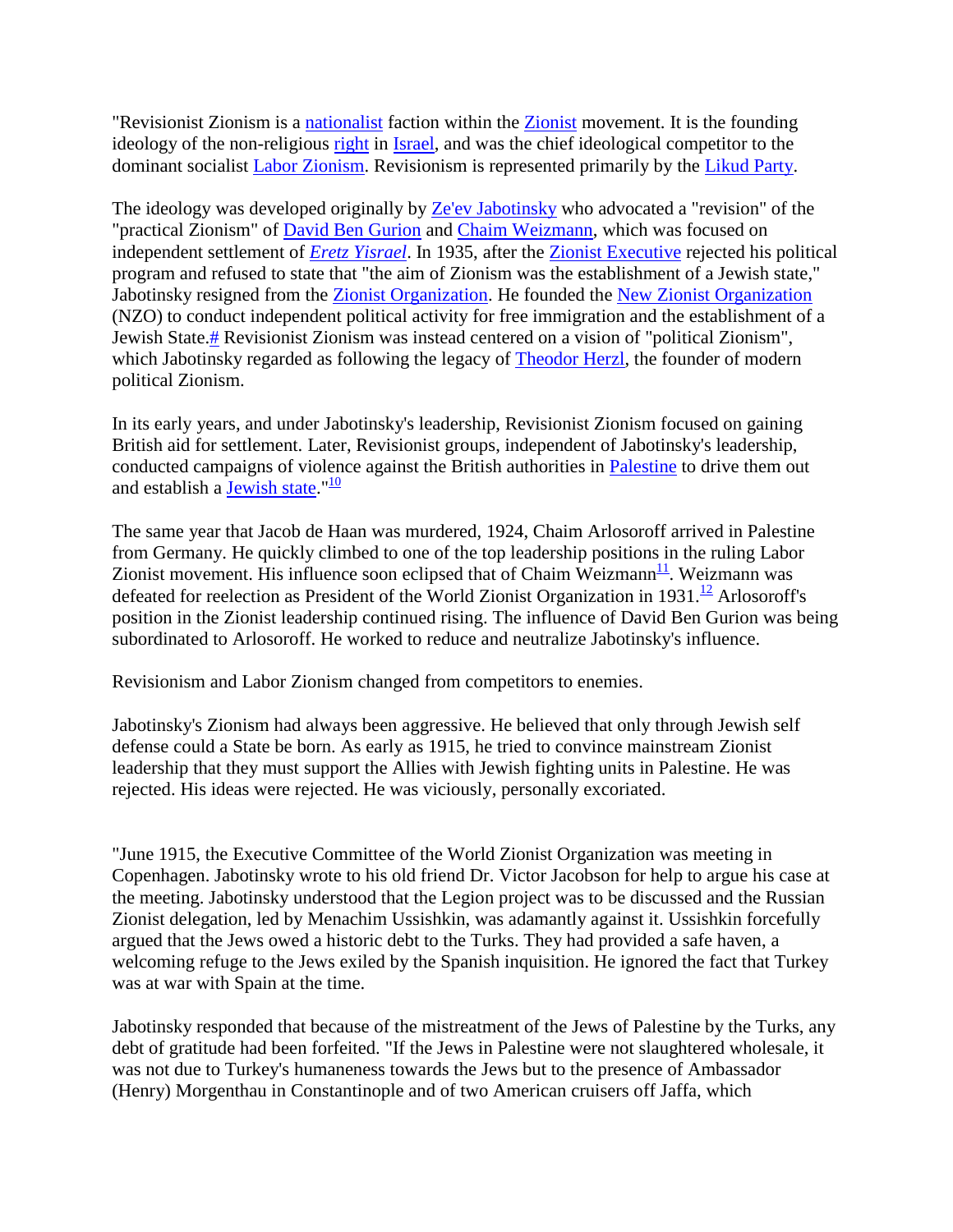demonstratively served us. If the German Ambassador in Turkey advised the Turks not to quarrel with the Jews in Palestine, it was also due to his fear of the Americans." He further argued that the Europeans did not know or care about the Jews with the exception of the British. If the Jews wished to have a representation in the future of Palestine after the Allied victory, they had to take part in the fight for it.

Three key members of the committee, Otto Warburg, Ussishkin and Alfred Klee were opposed to the Legion. They demanded, even before the committee meeting in Cophenhagen commenced, that the Legion issue be dealt with. It must not put on the agenda.

'Jabotinsky was invited to a private conference by Tschlenow and Jacobson, who were briefly joined by Arthur Hantke. For three hours, the three men (particularly Hantke) tried to convince Jabotinsky that Germany would win the war that the Zion Mule Corps was a grave mistake and that further propaganda for a Jewish Legion would destroy Zionism.'

Jabotinsky offered to resign from the World Zionist Organization so that they could still claim neutrality. His offer of compromise was refused.

The committee met and passed their resolution aimed at Jabotinsky, June 10-11.

'In view of the oft-repeated rumors about the formation by England of a Jewish Legion for the conquest of Palestine, the Zionist Actions Committee declares:

That every undertaking of this kind is in sharpest contradiction to the entire character of Zionist activities:

That the Zionist Organization will have nothing in common with any such undertaking;

Therefore, the Actions Committee demands that no Zionist should under any circumstances participate in or support any such undertaking."

The World Zionist Organization had disowned Jabotinsky and declared him an enemy of the Zionist movement.

"In Odessa, his home, where, back in 1903, he had organized the self-defense unit that had helped spread his name throughout Russia, he was ostracized, and he was branded a traitor from the pulpit of the Yavneh Zionist Synagogue. Ussishkin $\frac{13}{13}$  $\frac{13}{13}$  $\frac{13}{13}$  stopped Jabotinsky's mother in the street and said to her: 'Your son should be hanged!" $\frac{14}{14}$  $\frac{14}{14}$  $\frac{14}{14}$ 

The economic chaos of the depression followed hard on the heels of the Russian Revolution. It brought social and economic upheavals in Germany, and Eastern Europe. Economic catastrophe quickly degenerated into the revival of the historic scapegoat – anti-Semitism. Modern anti-Semitism of the  $20<sup>th</sup>$  century was different. It was pseudo-scientific in its methodology. Its racial theories derived from twisted interpretations of genetic mutation and Darwinian evolution. God and Biblical morality were replaced by the reason of man and the science of eugenics. The unfit were quickly identified and always it was the Jew.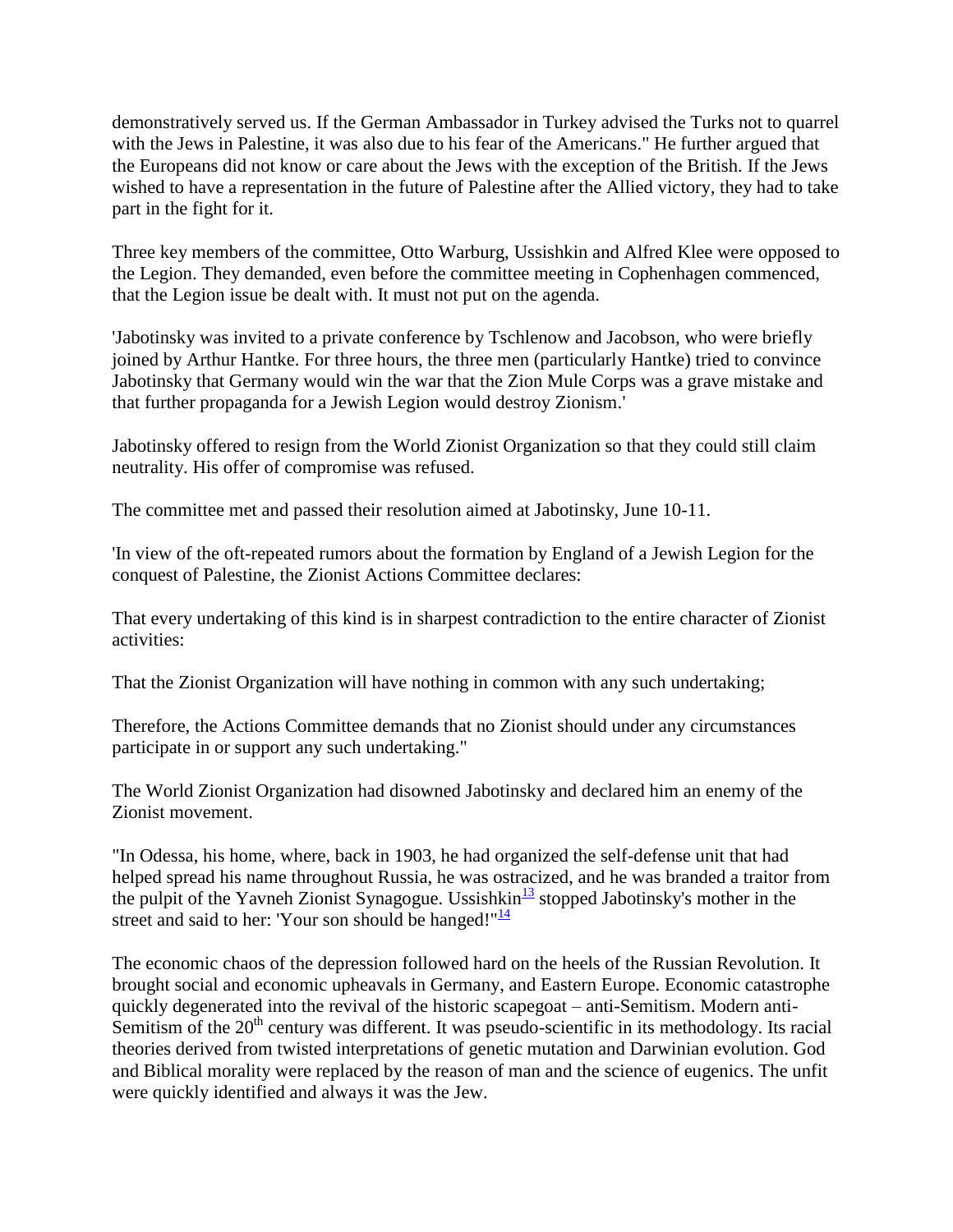*The Final Solution* to the Jewish problem was not developed when Hitler came to power in 1933. What was formed and understood was that 550,000 German Jews were seriously at risk. They had nowhere to go. No one wanted them, except, and even then with limitation, the Yishuv. Whom the Yishuv wanted was clearly, coldly, pragmatically, defined by the Labor Zionists under Ben Gurion – they only wanted the young and the fit to build the new state. It was a hard, practical decision. The Yishuv, they felt, could not absorb every Jew that wanted or needed to come. Jabotinsky, on the other hand, did not think in practical terms when it came to Jewish rescue. The Revisionists wanted everyone and would worry about absorption later. They wanted mass settlement.

The world knew of the horror that was Jewish life in Germany. It was no secret. American Jews in particular were not quiescent while Nazism emerged. A massive Jewish led protest movement originated in the United States and spread around the world. Germany and German products would be boycotted. The German economy must be crushed to make Germany come to humane senses. The inhuman terrorizing of the German Jew must end and the power of world and Jewish economic boycotts would force the change.

A pact with the Devil of Nazism was seen as an opportunity by the Palestinian Zionist leadership. The Yishuv would agree to a deal with the Nazis and the British. The British would not permit destitute Jews to come to Palestine. The Nazis would not allow the Jews to take their wealth or possessions out of Germany. Germany could not sell its products and the world would not buy from them because of the Jewish led boycott.

Ben Gurion and Arlosoroff strongly supported ending the boycott against Germany. They wanted to break the bloody oppression of the German Jews but they needed German products for the future state. They needed German markets to export to and build the Palestinian economy. It was gut churning deal with the Devil. They did not understand it was a delusion. The Germans, once they knew that the Jews were willing to surrender the boycott weapon, cast the project and their concerns into the dust bin of history. The Nazis understood that the Jews were impotent.

The lone voices protesting the abandonment of the German boycott to protect the Jews were the Revisionists lead by Vladimir Jabotinsky. They did not believe in British honor. They did not trust the Nazis. The Revisionists believed that the Labor Zionists were signing the German Jew's death warrants. The feelings between the two groups became acidic.

In 1932, anti-Semitic stereotypes blinded the Germans. They believed that Jewish economic power to hurt them, with a world boycott, was real. Thirty five years earlier, Herzl's and the Kaiser shared the same delusion that Jewish economic power would be able to assume the Turkish debt and purchase Palestine. If the *Transfer Agreement*<sup>[15](http://www.jewishmag.com/149mag/arlosoroff/arlosoroff.htm#FOOTNOTE)</sup> was to succeed, the Yishuv leadership reasoned, it must to be negotiated directly with the Nazis. They sent their "Foreign Minister", Chaim Arlosoroff to try and meet the Foreign Minister of Germany, Joseph Goebbels.

April 1933, Arlosoroff arrived in Germany.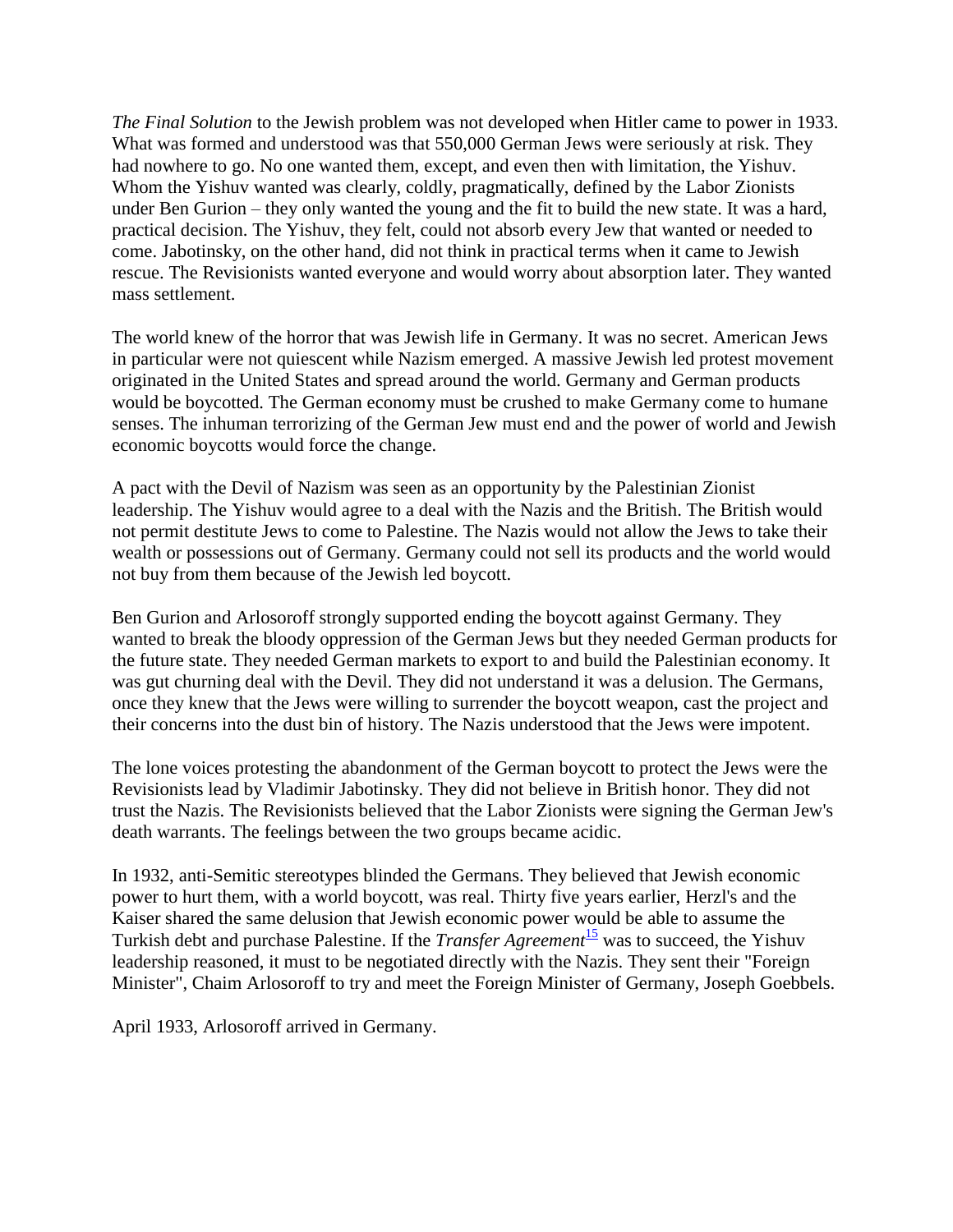He needed to get to Goebbels. He needed access which he did not have. The entre, he believed, was a Christian German woman he had known, Magda Friedlander. She was a woman he had known very well.

Magda was the illegitimate daughter of Auguste Behrend, and Oskar Rietschel. She was born in 1901 in Berlin. When she was five years old, her mother married a Jewish manufacturer Richard Friedlander. They divorced in 1914 when Friedlander's financial life failed. Magda became very close friends with a young Jewish girl who lived near the Friedlanders in Berlin. The Jewish girl, Lisa, became her closest friend. Magda shared in the Jewish culture of Lisa's family life. Lisa's older brother was a teenage crush for Magda. His name was Victor. The family's name was Arlosoroff.

Magda was more than infatuated with Victor. She virtually lived at the Arlosoroff home to be near Lisa, and more so, to be near Victor. Victor by his late teens was already a focused, dynamic leader and Zionist. Magda, though not Jewish, joined in his Zionist passion. She considered emigrating to Palestine with Victor. He brought her with him on every occasion to Zionist meetings and programs. The relationship between them was more than platonic as Magda began to evolve into young womanhood and Victor into a leader of men. There was a meaningful bond between them that time never fully diminished.

Victor's true love was Palestine. Magda could not make the same commitment. They drifted away from each other.

In 1921, Magda married [G,](http://en.wikipedia.org/wiki/G%C3%BCnther_Quandt%20/) a rich German industrialist twice her age. The marriage was short and unhappy. Arlosoroff also married in Palestine. His first marriage was also short and unhappy. His second marriage to Sima was not much better. Magda's second marriage was also not much better than her first except it brought her to the center of Nazi German power. She needed to be around men of power and influence. She needed to be near the center of the German world and the comforts it brought with it.

Arlosoroff had had no direct contact with Magda for years when he returned to Germany in the spring of 1933. It was a photograph of her in a book shop that brought back his feelings. He was horrified and shocked at the same time.

"In the display, against the background of the swastika, stood a picture, the photograph of a lovely young woman on the arm of her bridegroom – and the young woman was Magda! The former love of his youth, Magda Friedlander, his unhappily married friend, who had considered leaving her wealthy husband to emigrate with him to Palestine. Remarried! Of course Arlosoroff recognized the man at her side, it was Joseph Goebbels, the new government's Propaganda Minister, without whose rabble-rousing Hitler would never have come to power." $\frac{16}{6}$  $\frac{16}{6}$  $\frac{16}{6}$ 

"While he was bringing his memories to life for Robert (a friend who had picked him up at the Berlin train station)…, an idea occurred to him: Magda might be able to arrange an interview with Goebbels. The financial transfer agreement for which he had come to Berlin – perhaps that was something she could bring about. He had to get in touch with her again! Robert urgently warned him against taking such a course of action, but Arlosoroff would not be dissuaded. If he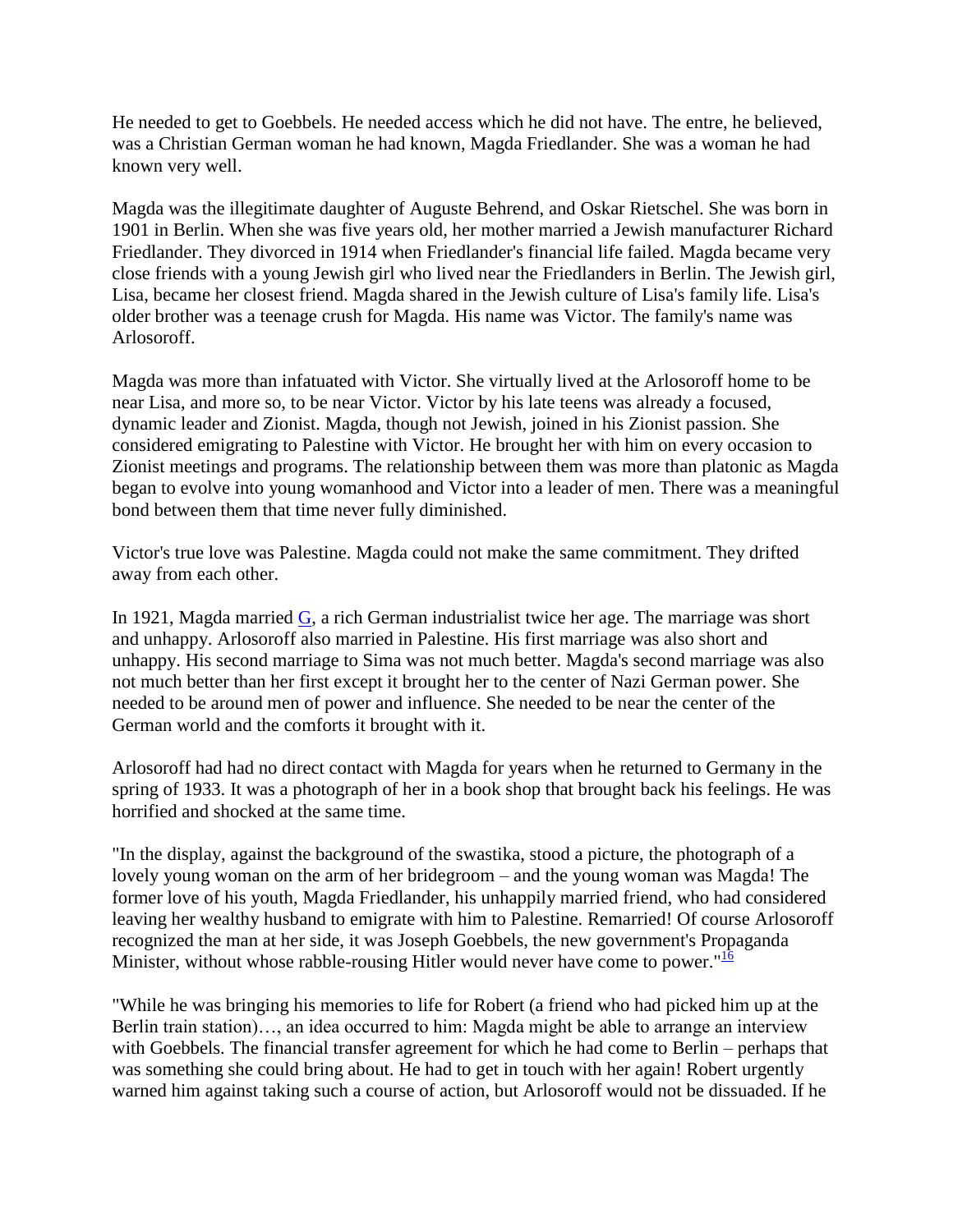were to ask Magda for help, of course he would not be able to mention anything intimate, anything about the past, but he was on a political mission here, and in his position as 'Foreign Minister' he felt entirely on a par with Goebbels. A private discussion could not be entirely ruled out. If it could be arranged, his task would be made a great deal easier. Magda had once been very close to him, after all, and shared his goals. How could she now be completely indifferent to his situation and that of the German Jews? Surely she would have to help him?

He actually did manage to talk to Magda. She promised to meet him, although only after his return from the Zionist Congress in Warsaw, in about four weeks' time….

The same evening Arlosoroff succeeded in making contact, with Magda..." $\frac{17}{17}$  $\frac{17}{17}$  $\frac{17}{17}$ 

"Magda had other concerns. We do not know how disturbed she was by Arlosoroff's unexpected appearance. She was chiefly concerned with herself, and thought the moment had come to present herself in public and create an image for herself.

It was becoming clearer and clearer to him that he could not depend on Magda's possible support to find access to senior Party members. So he immediately tried, in tough negotiations with Schacht and other government representatives, to alleviate economic conditions for Jewish emigrants. He actually managed to make preparations for what would later be known as the Ha'avara Agreement, finally ratified in August 1933. But for the time being this success was, not yet on the horizon, and despite all his doubts Arlosoroff wanted to seize the opportunity of a meeting with Magda, which might be his final chance." $\frac{18}{18}$  $\frac{18}{18}$  $\frac{18}{18}$ 

"From Prague he travelled on to the Zionist Congress in Warsaw, where violent tumults awaited him. The Zionist Workers' Party, of which Arlosoroff was a member and the Revisionists, were at each other's throats. Arlosoroff's speech was interrupted by repeated heckling, rebuking him for his diplomatic activities, his attempts 'to help the Jews by holding discussions with the Nazis, and accusing him of caring only for the German Jews and of taking an unnecessarily gloomy view of the situation. When he walked with Ben Gurion through the medieval streets, deeply disappointed, to discuss their common concerns, he mentioned to his friend that he planned to meet Magda. He described his earlier relationship with her, and spoke of how they had grown up together, how fond Magda had been of her stepfather Friedlander, and how committed to Zionism she had been as a girl. But Ben-Gurion was horrified by Arlosoroff's plan. He tried to explain to him that Goebbes was, along with Hitler, the worst anti-Semite of all. That all current anti-Semitic measures had been introduced on his initiative, and that Magda must surely agree with those measures or she would not have become Frau Goebbels…..

Three days later, on 29 May, Arlosoroff arrived in Berlin once again, but Magda was no longer there, having set off for Rome with Goebbels the day before. We do not know for sure whether it was her intention to avoid seeing him again, or whether Goebbels had decided to travel to Rome at short notice because he was jealous of Goring, who had been in negotiations with Mussolini over the fate of Austria a month before, and who had been feted and entertained by the Duce. Once again Goebbels could not bear the fact that it was his rival who was in the limelight rather than himself. Now it was his turn to cut a fine figure in Rome, and he was treated like a prince in the Eternal City. Magda enjoyed this, and shone by his side." $\frac{19}{2}$  $\frac{19}{2}$  $\frac{19}{2}$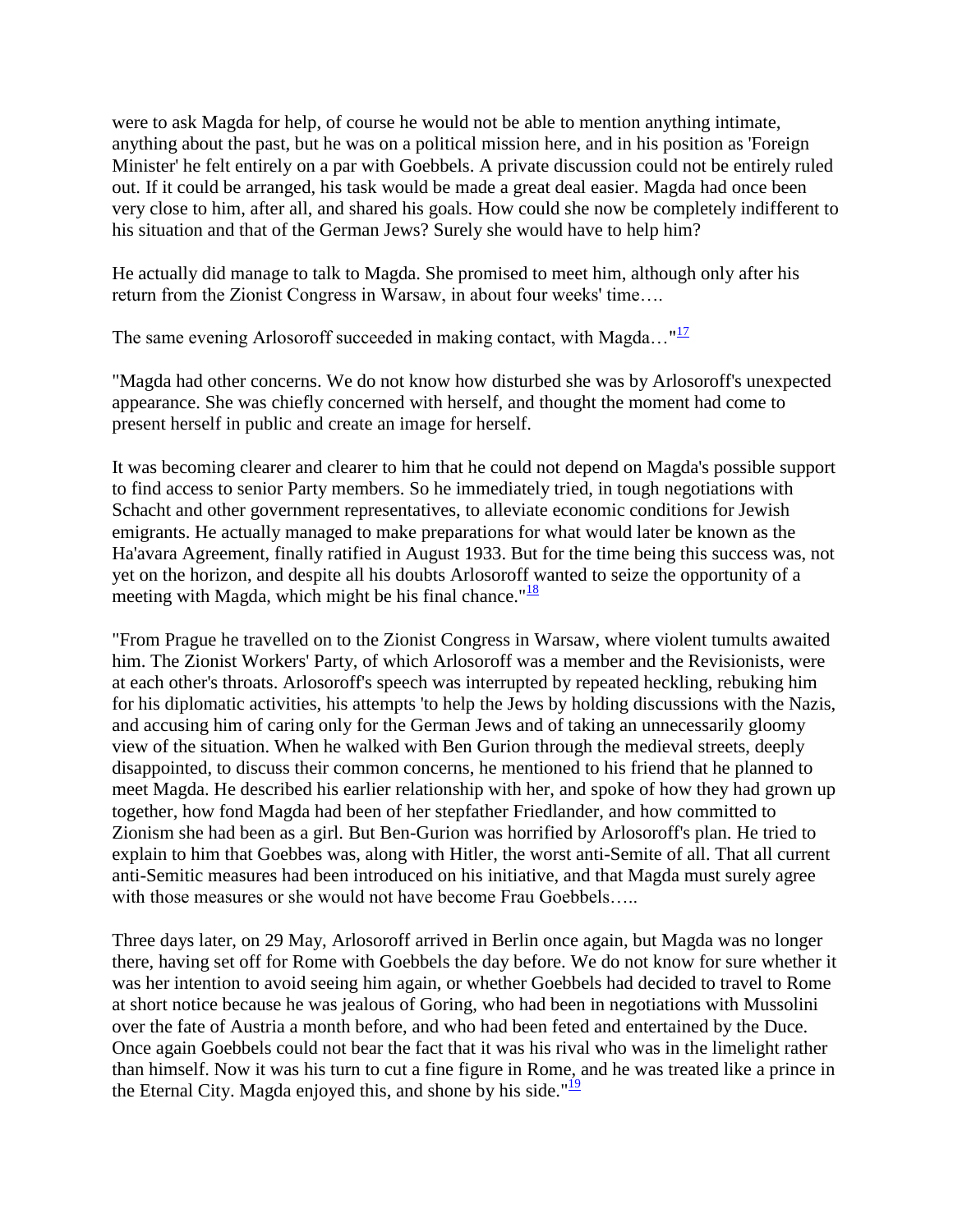Goebbels was a small man in physical stature. He was vain and paranoid of his place in the German hierarchy. He was at times insanely jealous of Magda and her former loves. Her relationship with Arlosoroff, the Jew, if publically known, was dangerous to Goebbels.

"The entries from Rome continue in similar vein. Goebbels was celebrated and basked in the attention heaped upon Magda for her looks and her knowledge of languages, since as well as her perfect French she spoke Italian and English.

On the way home they travelled via Munich and saw Hitler, and still basking in the brilliance of their performance they decided that 'they wanted to have another baby. A boy, this time.'

Magda had regained her place in the marriage.

Before the Roman trip, however, Magda had conveyed another message to Arlosoroff, in which she stated that a meeting would be too dangerous for her, and that he should leave Germany as quickly as possible.

Arlosoroff wrote an agitated reply to his sister Lisa. His letter would never arrive, and we know about it only through his second letter, which a Zionist friend in Prague personally brought to Palestine. In this second letter Arlosoroff wrote that Magda had told him she feared for her life. …He confided in Lisa, that he had committed the greatest mistake of his life. He did not know whether he would ever see his loved ones in Palestine again.

This was a desperate letter from a man on the run. The very next day, after failing to meet Magda, he left Berlin…. Two weeks later, having travelled via London, Paris and several other stops along the way, (June 14), he finally reached Palestine." $\frac{20}{20}$  $\frac{20}{20}$  $\frac{20}{20}$ 

"Arlosoroff spent the first evening after his return to Tel Aviv dining with his wife Sima at the Kate Dan hotel. After dinner they took a walk on the beach. The evening was warm, and the air was heavy with the scents of the orient. The dusk slipped quickly into the velvety darkness of night. Arlosoroff and Sima took a walk by the Moslem cemetery. A camel being led by a sleepy Bedouin broke away from him. Arab curses and cries rang out in the night and some little boys tried to recapture the beast.

Sima and Arlosoroff strolled along the beach, Sima walking a few steps ahead of her husband. Suddenly two men walked towards him out of the gloom. When they had reached him they stopped, and the shorter one shone a torch into Arlosoroff's face. 'Are you Dr Arlosoroff?' he asked in Hebrew. When Arlosoroff replied that he was, he continued, 'What time is it?' Arlosoroff awkwardly took his watch from his pocket. Before he could reply the second man pulled a revolver and fired at him. Arlosoroff collapsed, and the two men disappeared silently into the night.

Sima stopped and immediately ran back to her husband. 'They've shot Chaim,' she called in German. 'Jews have killed a Jew!' 'No, Sima, don't say that,' Arlosoroff said weakly. Two passers-by, Moshe Weiser and Jaakov Zlibanski, who happened to be coming along the beach, gave the wounded man first aid and : carried him back to the side of the road to flag down a car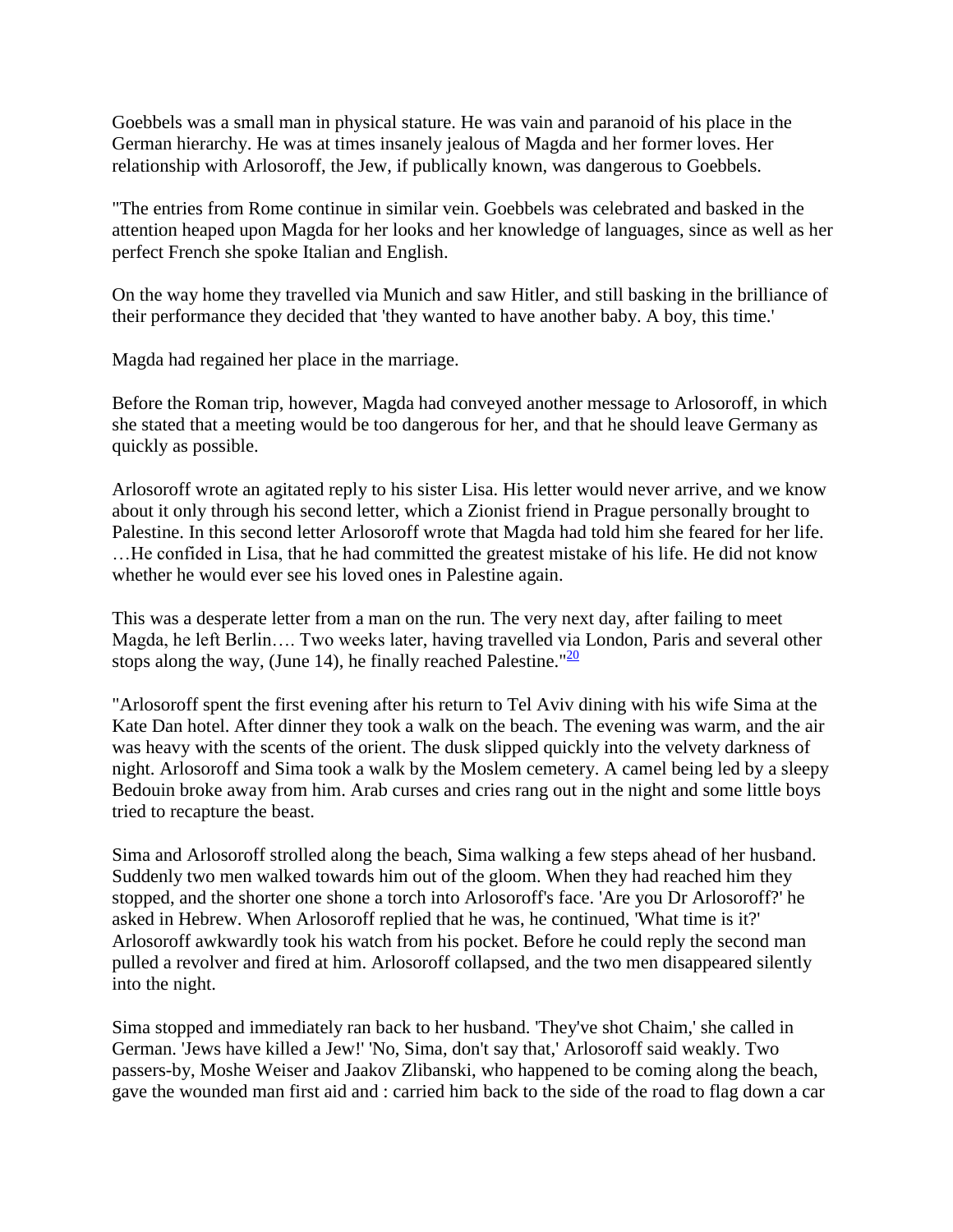and take him to the hospital. But it was Friday evening, and it was twenty minutes before a driver prepared to break the Sabbath rule finally came along.

In the Hadassah Hospital four doctors fought for the patient's life. News of the attack spread through the city like wildfire, and a crowd gathered in front of the hospital. Arlosoroff's family and the mayor of Tel Aviv rushed to his bed before he was wheeled into the operating theatre. A few minutes later he lost consciousness, and the doctors were unable to save him.

A terrible grief settled on the square in front of the hospital and spread through the city. People were deeply moved by the death of their young, charismatic leader.

The very next day, telegrams arrived from all over the world, lamenting Arlosoroff's sudden death. Suspicion first fell on the Revisionists, who had always considered him a thorn in their side. This theory was hotly defended by the Socialist Workers' Party, because such a slur meant that the Revisionists would surely lose the next election. Three suspects were arrested, of whom one was freed without trial and the second sentenced to death, but later acquitted by the high court for want of evidence, as was the third.

Arlosoroff's unexplained assassination left a bitter taste among Israel's Jewish community, and one which was to last for years afterwards. It was a traumatic experience, and when proceedings were reopened at various times the Revisionists tried to shake off the terrible suspicion attached to them, but they were only partially successful. Despite other suspects and contradictory eyewitness statements, the suspicion of this political assassination lingered around them, and may well have had a crucial effect on the politics of the next forty years, intensifying the irreconcilable hostility between the Workers' Party and the Revisionists. Even today no actual perpetrator has ever been identified, and papers and police records have disappeared….

For political reasons some clues were left unexamined, such as the statements of the lawyer Max Seligman. The British had condemned Seligman to a period of imprisonment for assisting illegal immigrations at the time of the persecutions of the Jews in 'Germany. With him in prison were two Arabs, professional killers, one of whom boasted of assassinating Arlosoroff. The names of these two potential murderers were well known, but no one knew who might have been responsible for hiring them. The hearings produced little, and in any case the two Arabs were involved in other murder cases. The younger of the two spoke good Hebrew and made a statement to the effect that on the Friday evening in question he had visited a large number of Jewish cafes in Tel Aviv with his older companion, who had not told him why they were ' doing this, when in fact they were searching for Arlosoroff. The younger man also stated that the other man had fired the gun to frighten Arlosoroff into letting him have the woman. But why, then would he have shone the torch into Arlosoroff's face and asked him his name to be certain that this was the young head of the Jewish Agency? To judge by the sequence of events, it seems clear that he fired in order to kill Dr Chaim Arlosoroff. But under whose orders? The flight of the two Arabs after the event seems curious, if we bear in mind that the shortest way to the Arab district of Jaffa would have led along the beach, while the two fled via Sarona, to the north of Tel Aviv – as though they were reporting back to the Nazi settlement there.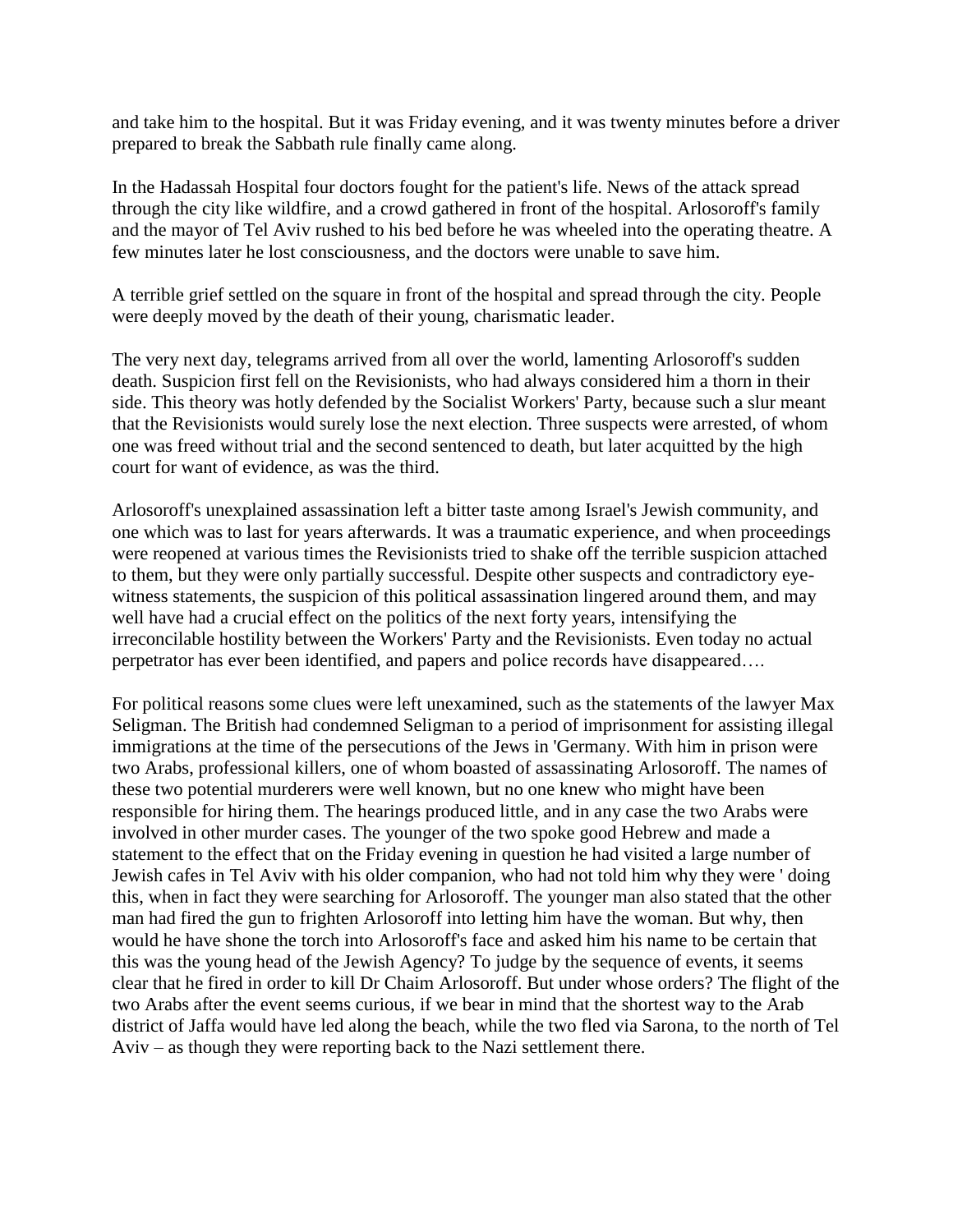After the younger man had listed all these details in his statement, he later withdrew his confession in response to unexplained pressure from an unknown quarter.

One other possibility, not unrelated to this account of events, was not further pursued because it led straight to the heart of the 'Nazi Reich, and was consequently taboo.

In the mid-seventies the serious Israeli newspaper Ha'aretz suggested a new version of the unexplained murder. The late journalist Haviv Kanaan published a thoroughly-researched article under the headline 'Goebbels gave the order'! In this he refers to the fact that two Nazi agents, Gronda and Korth, were living in Palestine at the time of Arlosoroff's assassination. They had been sent on Goebbels' orders to Palestine by the Prussian Gauleiter Koch, officially in search of buried gold.

In 1918 a German sergeant, Karl Todt, had buried the treasure in a valley in the Djenin, on the road to Nazareth, when British troops led by General Allenby had surrounded the Germans and the Turks. The treasure had remained untouched since the collapse of the Ottoman Empire. Since 1930 Todt, who after his release from a British prisoner of war camp had lived in Germany where he ran a small bicycle shop in Duisburg. He had tried to get an expedition going. He confided his plans to Richard Kunze, who was at first keen to go along himself but later pulled out of the project. Finally, before the Nazis came to power, he found a travelling companion in an adventurer, Baron von Bolschwing, and a translator who was to be made leader of the enterprise. All the preparations had been made, and the necessary diplomatic steps had been taken. These still remained valid after the Nazi seizure of power, , since Foreign Office staff did not change as rapidly as government positions within the Reich itself. The treasure hunters had all the proper accreditation they needed by the time they set off in their car. They reported to the consulates in Athens and Istanbul. There, to their surprise, they found a telegram from Karl Todt's wife, telling her husband that two other people, Theo Korth and Heinz Gronda, were on their way to Palestine, and would arrive ahead of their own expedition. Through various channels, including Kunze, who was by now a member of the Reichstag, the matter had come to the attention of Goebbels. At Goebbels' initiative the two NSDAP agents, Kotth and Gronda, were secretly dispatched to Israel by Gauleiter Koch. Their plan was to dig up the treasure themselves. Officially Goebbels explained their journey by saying that he did not want to make common cause with the British authorities, but hoped that with the help of those two selected Party members and an NSDAP cell in Palestine, he would be able secretly to rescue the gold. The two agents' unofficial mission, their real reason, for travelling to Israel, was to do away with Arlosoroff, of whom Goebbels had been terribly jealous since Magda had told him of her past.

On 5 April 1933, according to German Foreign Office files, the two Nazi agents Gronda and Korth introduced themselves to the German Consul Dr Friedrich Wolf. Wolf was clearly not informed about the purpose of their visit, because he sent various telegrams to the Foreign Office asking for instructions, since he could not tell exactly what was going on. Todt had abandoned his plans and returned to Germany, but the adventurer von Bolschwing was in Sofia, planning to travel on to Palestine and in the meantime he was demanding information from the Foreign Office. According to witnesses, the two Nazi agents had never been to Djenin before, and had no interest in the buried treasure. They avoided ever coming into contact with the authorities of the British Mandate. They spent their time almost exclusively in Sarona and Jaffa, where the local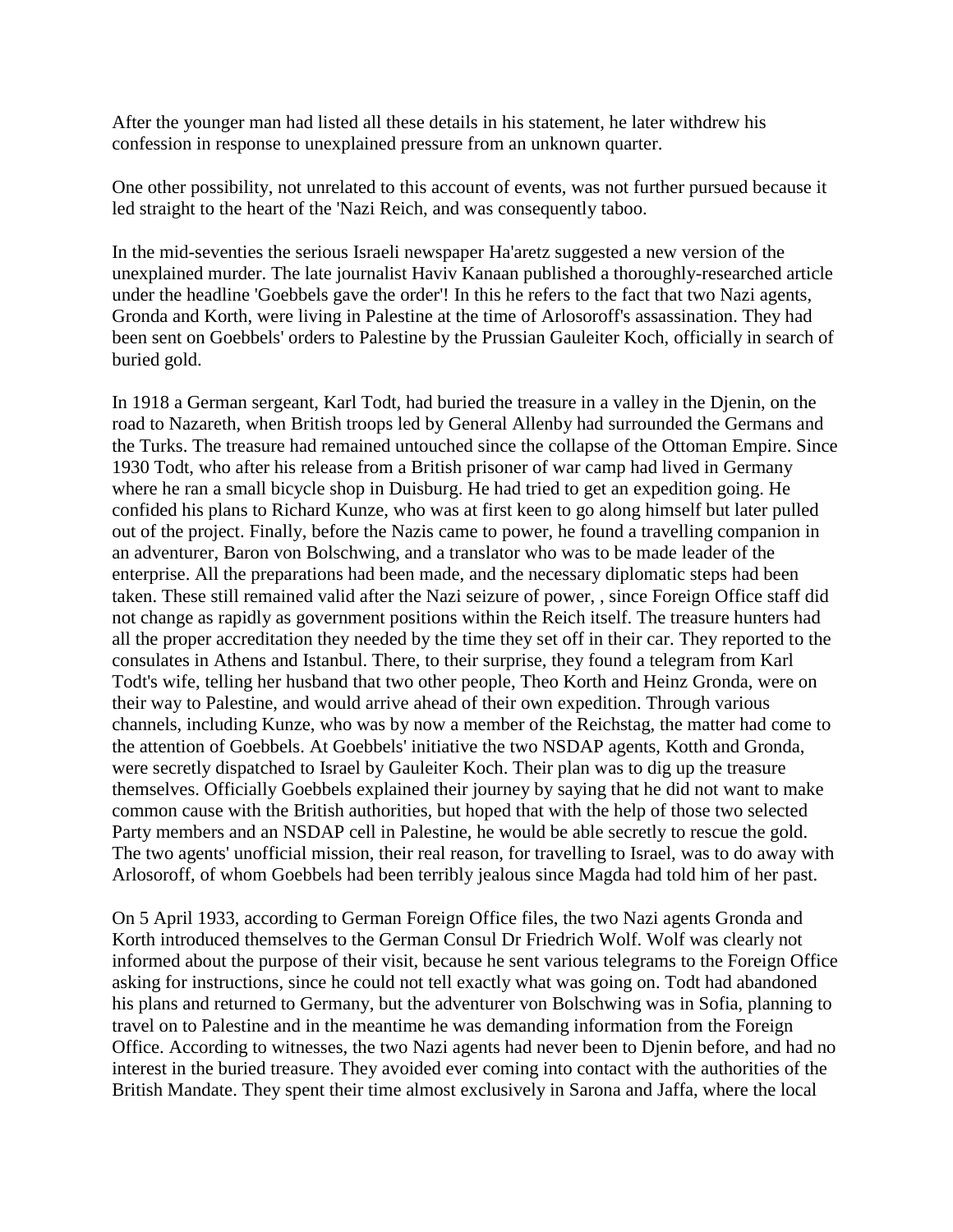Nazi Party had members within the Templar settlements. They were probably in search of paid killers whom they might persuade to eliminate Arlosoroff, as they would have been unable to carry out the task themselves – and in any case they had already attracted too much attention. What they had not reckoned with was the fact that Arlosoroff had unexpectedly set off for Europe on 27 April. This surprise departure clearly speeded up the two agents' plans. Five days later they paid another visit to Consul Wolf, to tell him they had found the hiding-place of the gold. Their mission was at an end and they could travel back to Germany. Wolf's wife was Jewish, and she knew about the anti-Semitism prevailing in Germany, and secretly listened in on the conversation. The whole business struck her as very curious, but Wolf asked no questions, for fear of falling out of favour with the new government in Berlin. Gronda and Korth assured the unsuspecting consul that they would be back shortly to set up a repair workshop in Djenin. But as Wolf observed with some surprise in a letter to the Foreign Office, they never came back.

…In Berlin at this time, we may assume that Goebbels was told about Arlosoroff's presence in Berlin, since he had come on an official mission. It remains probable that he also knew about Arlosoroff's attempt to resume contact with Magda, and that this had heightened his jealousy. As result, Magda's message to Arlosoroff – as conveyed to us by Lisa – in which she said she feared for her own life and advised him to leave Germany as quickly as possible, might have h ad some justification.

In his article in Ha'aretz, Kanaan refers to an interview with Robert Weltsch, who had escaped the Nazis in 1938 by emigrating to Palestine. In the early seventies he was still living in Israel, and Kanaan owed a great deal of his information to him. Weltsch could still clearly remember the shock that Arlosoroff had felt when he caught a glimpse of Magda in the photograph with Goebbels, and the subsequent conversation in which Arlosoroff had told him about Magda. But by his own account Weltsch had warned him against seeing Magda again. Nevertheless, he added to Kanaan that his wife had thought otherwise, as she could only see the romantic side of the affair, the love story. In his article Kanaan further develops the hypothesis that Arlosoroff, who was protected in Germany by his British Mandate passport, could only be eliminated via middle-men in Palestine, and that this was prepared for by contact with the Nazi agents*.*

#### *If we follow this hypothesis, it does seem possible that Goebbels really was behind the assassination of Arlosoroff, and the murderers, as Kanaan describes, were put up to it by the Nazi agents.*

There is, however, no conclusive proof of this. Goebbels' diaries, understandably enough, contain no reference to the murder. In Israel, files dealing with the case have disappeared over the years, and the British Mandate government lost documents dealing with the murder when a British ship sank with all papers onboard after the foundation of the state of Israel.

Allosoroff's younger sister, Lisa Arlosoroff-Steinberg, confided the whole story to her brother's school-friend, Dr Max Flesch, on the understanding that he would not discuss the matter until after her death, because she was frightened of what might happen. Her suspicion that Goebbels might be behind her brother's murder was based both on the circumstances of his death and on her personal knowledge of the relationship between Magda and Arlosoroff, and the knowledge that Goebbels was a very jealous man.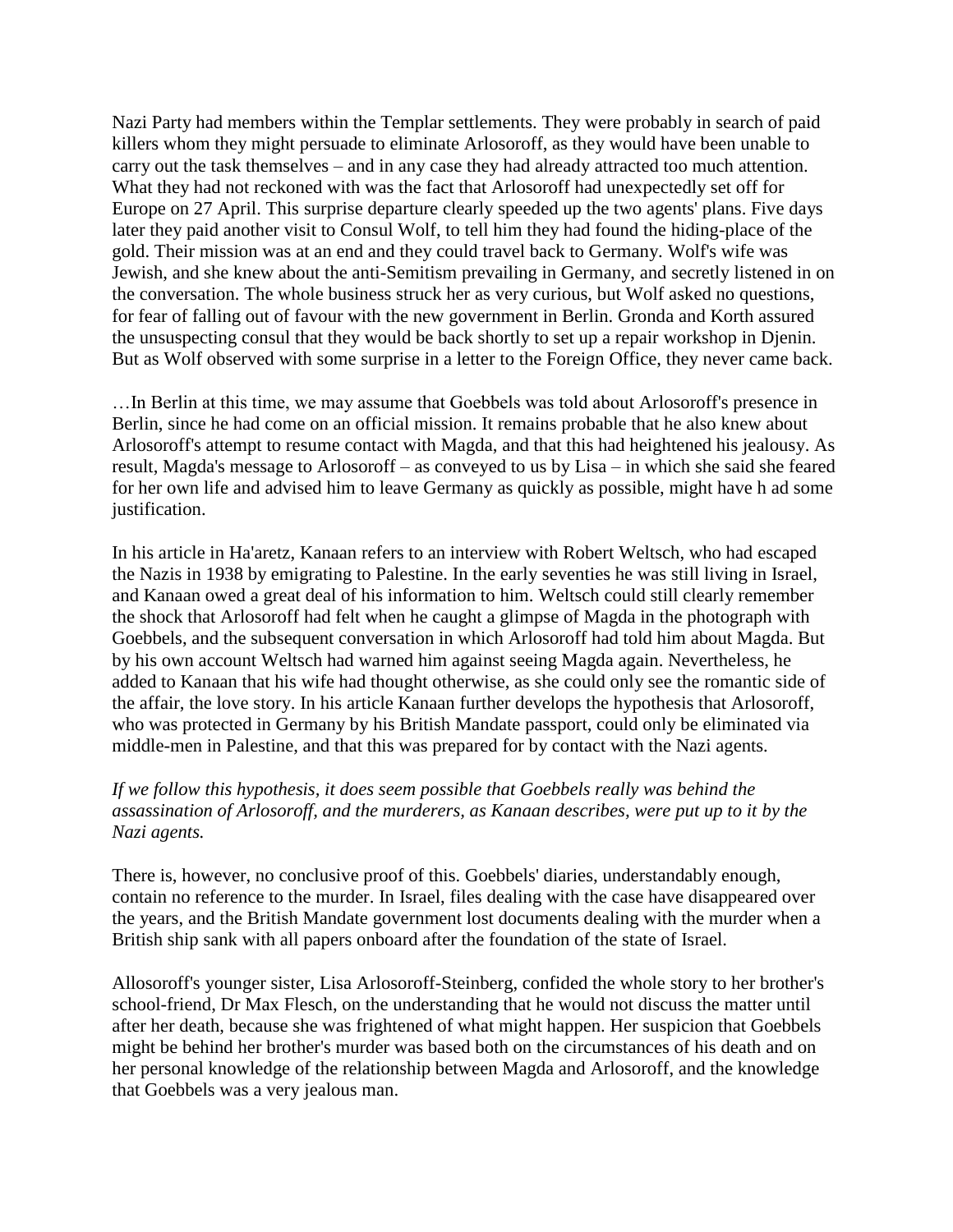Lisa's fear seems understandable if we examine the biographies of the figures involved in the Arlosoroff affair. Gauleiter Koch, who had dispatched the two Nazi agents, later became Reichskommissar to the Ukraine. Baron von Bolschwing became a spy for the Nazi government in the Middle East, and was later involved in a Romanian pogrom in which Jews were tortured to death with unimaginable cruelty. $\frac{21}{2}$  $\frac{21}{2}$  $\frac{21}{2}$ 

"On 20 June 1933, in bold print, the Judische Rundschau carried, the headline 'Chaim Arlosoroff murdered'. This was followed by a lengthy obituary, paying detailed homage to Arlosoroff's work, and his various efforts to achieve a progressive Palestine, which he imagined in harmony with the culturally awakening Arabism of the Middle East. Memorial services were held for him everywhere, in Jerusalem, in Tel Aviv and London. Even some Bedouin chiefs expressed their sympathy." $\frac{22}{2}$  $\frac{22}{2}$  $\frac{22}{2}$ 

The question over who had shot Arlosoroff remained. Arguments have been made that Ben Gurion, recognizing that Arlosoroff was going to supplant him in leadership of the Labor Zionist movement, may have ordered the murder. The conspiracy argues that Ben Gurion feared Arlosoroff and desired the power of leadership for himself alone. There has never been any credible evidence to support the theory.

The accusing finger, for the murder of Arlosoroff, became a mailed fist of Labor Zionists aimed at the Revisionists. If Valdimir Jabotsinksy had ordered the murder, there has never been any evidence to prove that. It is illogical that Ben Gurion and Jabotinstky did not understand they could not ultimately benefit from Arlosoroff's murder. It did not matter. In the public's mind, responsibility for the murder came to rest on Jabotinsky and his supporters alone.

Col. John Henry Patterson, Jabotinsky's friend and ally, was asked to be an observer at the Arlosoroff murder trial.

"Patterson was still in Mexico on July 3, 1931, when Chaim Weizmann was under attack at the Seventeenth Zionist Congress in Basel, Switzerland. There, he declared that "the Arabs in Palestine must be convinced by deed as well as word, that whatever the numerical relationships of the two nations in Palestine, we on our part contemplate no political domination. ' Jabotinsky disagreed vehemently, insisting on a Jewish majority and a Jewish state in Palestine on both sides of the Jordan River. For him, it could hardly be a safe haven for threatened Jews if the Arabs were a majority.

Weizmann responded calmly to Jabotinsky's fierce outburst, underlining their radically different approach to the problem: "The walls of Jericho fell to the sounds of shouts and trumpets. I have never, however, heard of walls being raised by that means." American rabbi Stephen Wise, a Justice Brandeis ally, hit a nerve and destroyed Weizmann's calm demeanor when they scornfully accused him of sitting too long at English feasts.

Weizmann left the hall in a fury. Chaim Arlosoroff, his heir apparent and a rising star of the Labor (Mapai) Party, rose to his rescue. "You spoke in such a manner that it was much more than a speech," he said, addressing himself to a man no longer able to hear him. But he went on: "It was a great historic deed. And I am happy to feel that there is someone who will … I hope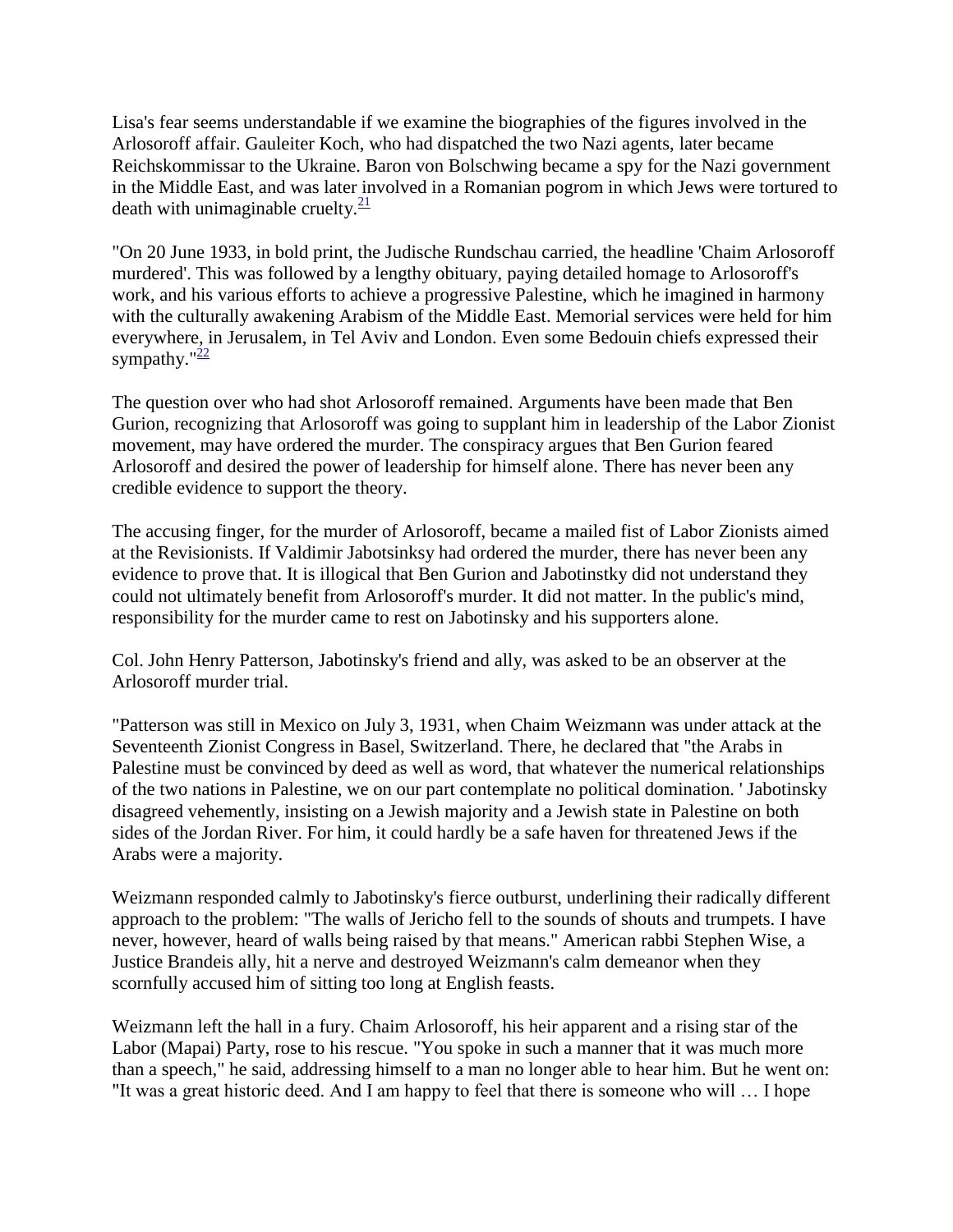soon, be able to continue the true and unsullied policy." It didn't help, perhaps because it seemed too self-serving. Delegates continued to denounce Weizmann's commitment to full cooperation with the British. And a Vote of censure, implying no confidence in his leadership, passed by 123 votes to 106. Jabotinsky's attempt to replace him failed. Bitterly disappointed, he, too, stormed out of the hall and, shouting, "This is not a Zionist congress!" tore up his delegate's card as he went, followed by fellow Revisionists.

The remaining delegates elected a new president, Nahum Sokolow. A journalist who spoke twelve languages, he was a friend of several prominent members of the British clergy, including the archbishop of Canterbury. But he could do nothing to reduce the animosity between the two major parties.

Patterson stayed loyal to Jabotinsky. And after his arrival home from Mexico he answered Jabotinsky's S0S. The survival of the Revisionist Party was at stake, its members having been charged with murdering a fellow Jew, Chaim Arlosoroff. Studying a report of the crime, Patterson deduced what the Labor leaders were up to. Pinning the murder on Revisionists even before the trial looked like a political hatchet job. He showed the report to his friend and ally British politician Leo Amery. Amery sent it to the British colonial secretary, Sir Philip Cunliffe-Lister, noting that, in such a charged atmosphere, he did not envy the police or judges their task of finding the truth. Jabotinsky was in Poland, and at his request Patterson went to Palestine to monitor the trial, which threatened to weaken if not destroy the Revisionist Party. Jabotinsky knew that Patterson was familiar with British trials and could give him a fair account of this one, which some even compared with the momentous and malicious Dreyfus trial." $\frac{23}{2}$  $\frac{23}{2}$  $\frac{23}{2}$ 

"Patterson knew that the Palestinian police had recently failed to solve several high-profile crimes and were under strong pressure to solve this one. They circulated Sima Arlosoroff's description of the killer. An immigration official noticed that it fit Avraham Stavsky,  $\frac{24}{3}$  $\frac{24}{3}$  $\frac{24}{3}$  a Polish Jew who supported Jabotinsky's Revisionist Party and had been actively involved in bringing illegal immigrants into the country.

Bedouin trackers brought him in. Harry Rice, deputy inspector general of the Palestinian police, now in charge of the investigation, showed Sima Arlosoroff a photo of Stavsky and of nine other men. She picked out Stavsky. When he and several other men were lined up, she again indicated him. However, he had an alibi: at the time of the Tel Aviv shooting he was miles away in Jerusalem.

Another suspect, Zvi Rosenblatt, was arrested after a young woman, Rivka Feigin, who had been a fellow member of a Betar unit, stated that at a group meeting he had been chosen to murder Arlosoroff. But she had also accused her ex-husband of the same crime. And she had a shady past, having been dismissed from Jabotinsky's Betar organization for theft. She had later joined the rival Labor Party, Mapai, and lived in a Labor kibbutz. Her testimony left a lot to be desired.

A young Arab, Abdul Majid Buchari, in prison charged with another murder, also confessed to killing Arlosoroff, saying that he and a friend had intended to rape Sima Arlosoroff. The police found a revolver and bullets of the right make in his home, and thought they had solved the case,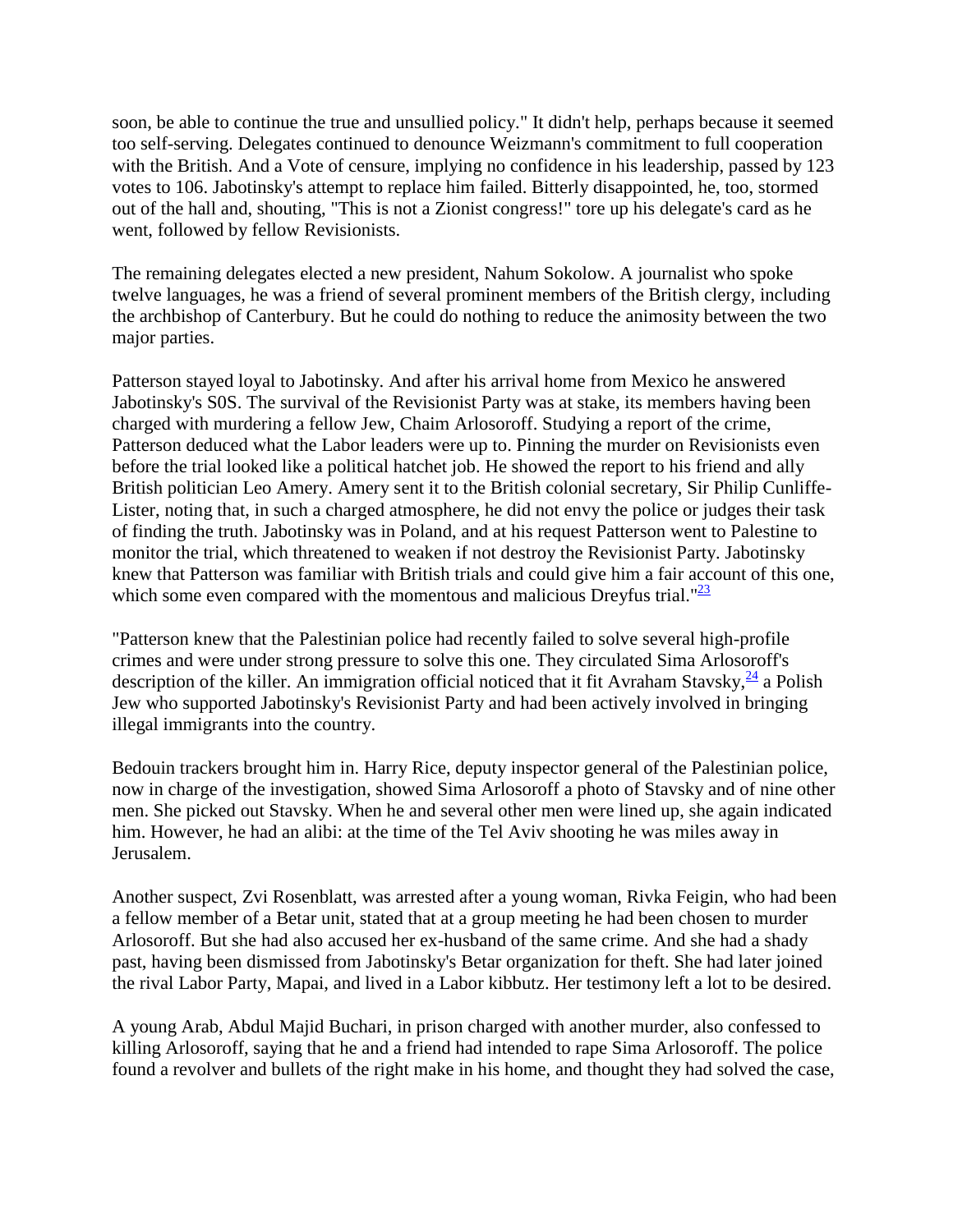until he retracted his confession, claiming that Stavsky and Rosenblatt had bribed him to confess to the crime.

To add to the confusion, Arlosoroff's widow, Sima, gave the police conflicting information. Soon after her husband's death, she told several people that the killers were Arabs, then later that they were Jews. When questioned, she said that the fatal bullet had traveled from left to right, but when the examining surgeon reported that it went from right to left, she agreed with him.

Jabotinsky's most vociferous political rival, David Ben-Gurion, head of the Labor party, convinced that the murder was an act of political terror, stated his belief that Stavsky, a Revisionist, was the killer. So did Golda Meir, a future Labor prime minister, and most if not all other leading Labor Party members. 'Arlosoroff represented moderation, caution, a balanced approach to world problems," she wrote in her autobiography, "and, of course, to our own, and his tragic death seemed the inevitable consequence of the kind of anti-socialist, right-wing militarism and violent chauvinism that was being advocated by the Revisionists.'

Jabotinsky was convinced that the two men were innocent and would be vindicated. He raised money for the defense from a wealthy South African, Michael Haskell, and hired as defense attorney Horace Samuel, a former Jewish Legion officer and a cousin of Sir Herbert Samuel, Palestine's first high commissioner.

Patterson attended the trial, which began in a stifling courtroom on April 2, I934, Among the notes in his fourteen-page report for Jabotinsky were the following:

- · A real hatred existed between many Labour (Mapai) and Revisionist supporters.
- · When members of a faction, individuals often lose their judgment.
- · Arlosoroff was a moderate Labour Leader and so an unlikely target for assassination. .

· It was a moonless, dark night and Mrs. Arlosoroff, in an emotional state, was not in a good position to identify suspects.

· Stavsky's subsequent behavior was not that of an assassin. He openly attended Arlosoroff's funeral. The day after the murder, he drew attention to himself by conducting an argument at the immigration office and he sent letters home to Poland, making arrangements for his family to join him. An assassin would have headed straight for the border.

· Rivka [a prosecution witness), while in Romania, had worked as a spy for the secret police. .

· The police insisted on pursuing only one line of enquiry. This led up a blind alley but they refused to consider other possibilities'

During the trial, Patterson lunched with an old Boer War friend, Sir Arthur Wauchope, the new pro-Zionist high commissioner for Palestine. They discussed Sima Arlosoroff's contradictory evidence, in which she had described the fatal bullet moving in opposite directions. The two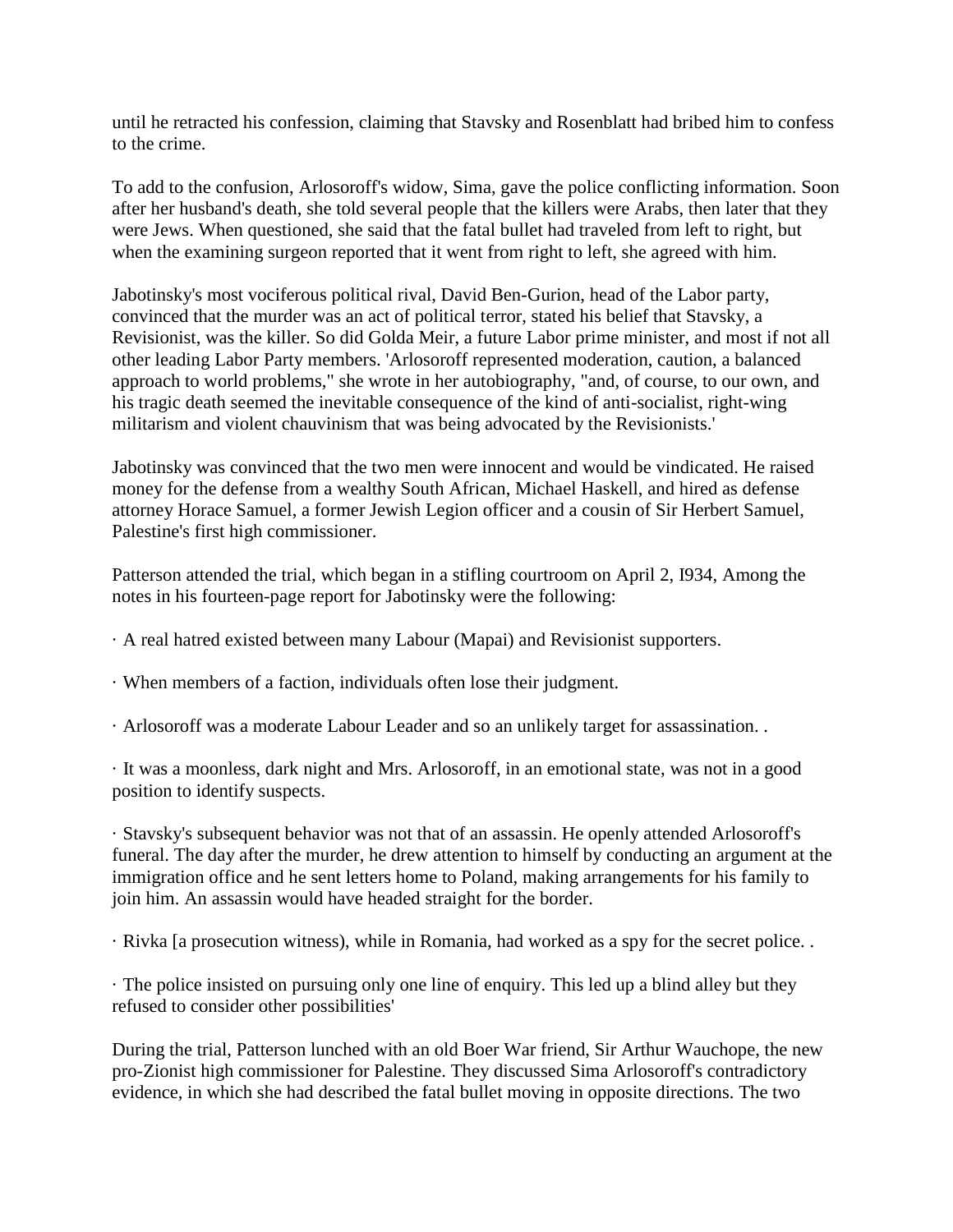men, firearm experts, agreed that bullets don't go around corners. But although Wauchope expected a miscarriage of justice, he was not in a position to interfere in the trial.

Rosenblatt was freed for lack of evidence, and on June 8, 1934, Stavsky was found guilty and sentenced to hang. However, on July 19, the Palestinian Court of appeals overturned the decision on technicalities.

Another courtroom observer, Yitshaq Ben-Ami, concluded, like Patterson, that Labor was using the murder to defame the Jabotinsky movement. And he reported, "When Hitler had risen to power in 1933 Jabotinky's certainty of an approaching catastrophe dominated his thoughts and actions. But the harder he and his followers tried to be heard, the harder their 'brothers' in the Jewish establishment fought them and tried to silence them."

Fifty-two years after the murder it was still a cause of animosity between the two parties, and in 1982 Menachem Begin, the first Revisionist prime minister, appointed a Judicial Court of Enquiry to reexamine the case. Finding no new evidence, their report was inconclusive….

After the trial, Patterson went from Palestine to South Africa, where there was a significant Jewish population, to raise funds for a group of former Jewish legionnaires who hoped to create an agricultural village in Palestine at Avihayil, north of Netanya.<sup>"[25](http://www.jewishmag.com/149mag/arlosoroff/arlosoroff.htm#FOOTNOTE)</sup>



The Altelena burning in Tel Aviv

Fifteen years later, almost to the day of Arlosoroff's murder, Avraham Stavsky was killed. He died within a few hundred yards of where Arlosoroff was shot. Stavsky was a crew member of the Revisionist ship the *Altalena*<sup>[26](http://www.jewishmag.com/149mag/arlosoroff/arlosoroff.htm#FOOTNOTE)</sup> bringing weapons and refugees to Israel. Some of the weapons were to be turned over to the Haganah and others to be kept by the Revisionists fighting the Arab invading armies. Whether deliberately, or by a series of errors, the weapons and the ship were not surrendered to the Haganah. The refugees were landed in Israel. The ship, an LST, a landing craft designed to be beached and off-loaded, was sailed to the center of Tel Aviv and grounded in full public view. Ben Gurion ordered the ship and the defiant Revisionist fighters on board destroyed. Deadly Jewish canon fire was directed against the Jewish ship. Haganah small arms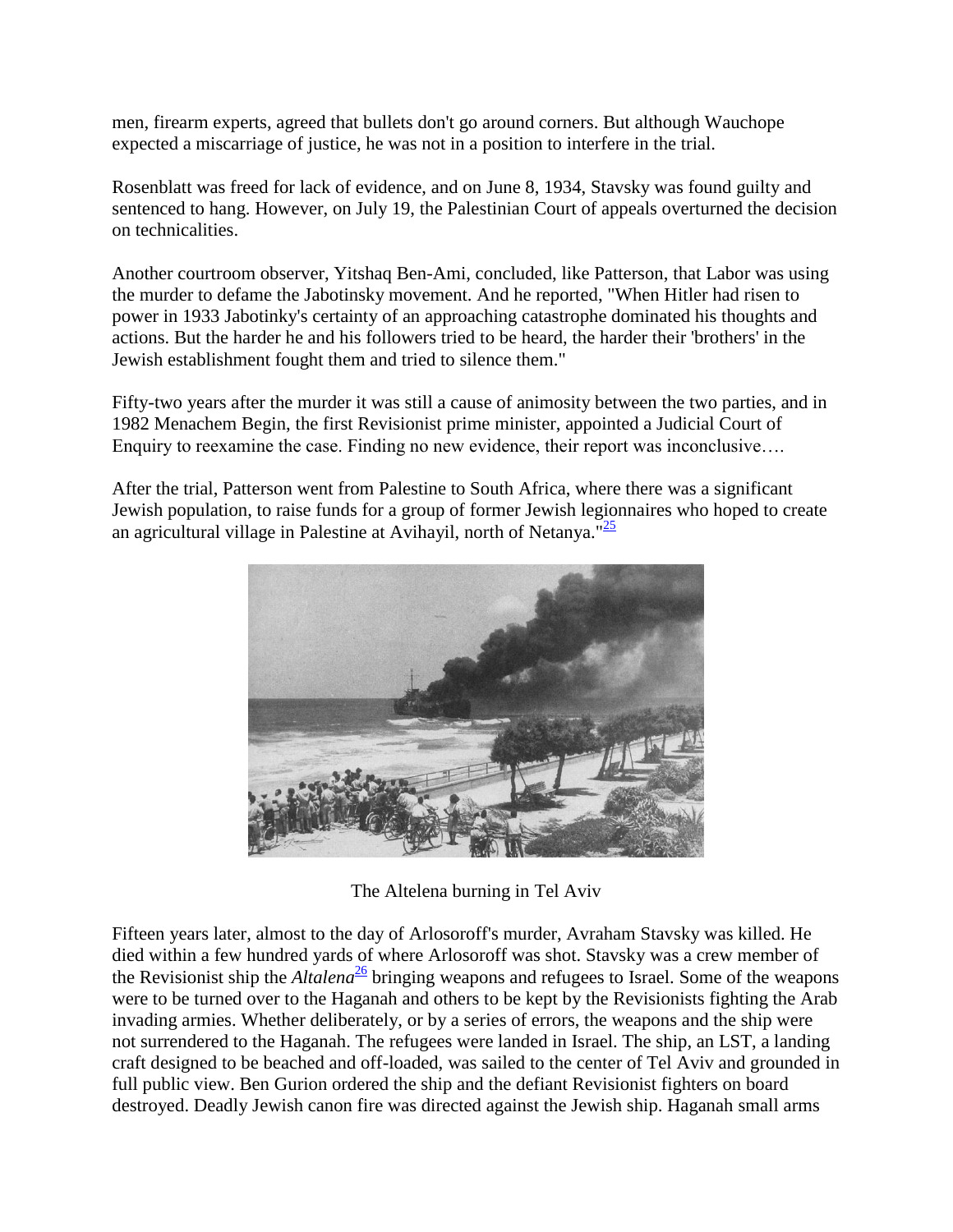fire killed Jews attempting to swim to safety. In the conflagration, amidst exploding ordinance, Avraham Stavsky helped Menachem Begin get to shore. Begin could not swim. Stavsky was killed by Jewish fire.

The commander of the Haganah, directing the destruction of the *Altalena* and its Revisionist crew, was Yitzhak Rabin<sup>[27](http://www.jewishmag.com/149mag/arlosoroff/arlosoroff.htm#FOOTNOTE)</sup>. Prime Minister Yitzhak Rabin was assassinated by Yigal Amir, November 5, 1995.  $\frac{28}{3}$  $\frac{28}{3}$  $\frac{28}{3}$ 

Who murdered Arlosorff? The answer depends on who is telling the story and for what purpose.

#### **Jerry Klinger is president of the Jewish American Society for Historic Preservation**

#### **[www.Jashp.org](http://www.jashp.org/)**

[1](http://www.jewishmag.com/149mag/arlosoroff/arlosoroff.htm#FOOTNOTE 1) In 1929, the Jewish Agency for Palestine was officially created by the 16t[h Zionist Congress,](http://en.wikipedia.org/wiki/Zionist_Congress%20/%20Zionist%20Congres) held in Zurich. The new body was larger and included a number of Jewish non-Zionist individuals and organizations, who were interested in Jewish settlement in Palestine.

[2](http://www.jewishmag.com/149mag/arlosoroff/arlosoroff.htm#FOOTNOTE 2) Mapai [\(Hebrew:](http://en.wikipedia.org/wiki/Hebrew_language%20/%20Hebrew%20languag) ", an acronym for *Mifleget Poalei Eretz Yisrael* [\(Hebrew:](http://en.wikipedia.org/wiki/Hebrew_language%20/%20Hebrew%20languag) ), lit. *Workers' Party o[f Eretz Yisrael](http://en.wikipedia.org/wiki/Eretz_Yisrael%20/%20Eretz)*) was [a left-wing](http://en.wikipedia.org/wiki/Left-wing_politics%20/%20Left-wing%20politic) [political party](http://en.wikipedia.org/wiki/List_of_political_parties_in_Israel%20/%20List%20of%20political%20parties%20in%20Israe) i[n Israel,](http://en.wikipedia.org/wiki/Israel%20/%20Israe) and was the dominant force in Israeli politics until its merger into th[e Israeli Labor Party](http://en.wikipedia.org/wiki/Israeli_Labor_Party%20/%20Israeli%20Labor%20Part) in 1968. The party was founded on 5 January 1930 by the merger of the [Hapoel Hatzair](http://en.wikipedia.org/wiki/Hapoel_Hatzair%20/%20Hapoel%20Hatzai) founded b[y A. D. Gordon](http://en.wikipedia.org/wiki/A._D._Gordon%20/%20A.%20D.%20Gordo) and the origina[l Ahdut HaAvoda](http://en.wikipedia.org/wiki/Ahdut_HaAvoda%20/%20Ahdut%20HaAvod) (founded in 1919 from the right, more moderate, wing of th[e Marxist](http://en.wikipedia.org/wiki/Marxism%20/%20Marxis) [Zionist](http://en.wikipedia.org/wiki/Zionism%20/%20Zionis) [socialist](http://en.wikipedia.org/wiki/Socialist%20/%20Socialis) Russian party [Poale Zion](http://en.wikipedia.org/wiki/Poale_Zion%20/%20Poale%20Zio) led b[y David Ben-Gurion\)](http://en.wikipedia.org/wiki/David_Ben-Gurion%20/%20David%20Ben-Gurio). In the early 1920s th[e Labor Zionist](http://en.wikipedia.org/wiki/Labor_Zionism%20/%20Labor%20Zionis) movement had founded th[e Histadrut](http://en.wikipedia.org/wiki/Histadrut%20/%20Histadru) Union, which dominated the Hebrew settlement economy and infrastructure, later making Mapai the dominant political faction in Zionist politics. It was also responsible for the founding o[f Hashomer](http://en.wikipedia.org/wiki/Hashomer%20/%20Hashome) an[d Haganah,](http://en.wikipedia.org/wiki/Haganah%20/%20Hagana) the first two armed Jewish groups who secured the people and property of the new and emerging Jewish communities. By the early 1930s, David Ben- Gurion had taken over the party, and had become de-facto leader of the Jewish community in Palestine (known as the [Yishuv\)](http://en.wikipedia.org/wiki/Yishuv%20/%20Yishu).

[3](http://www.jewishmag.com/149mag/arlosoroff/arlosoroff.htm#FOOTNOTE 3) http://en.wikipedia.org/wiki/Haavara\_Agreement

- [4](http://www.jewishmag.com/149mag/arlosoroff/arlosoroff.htm#FOOTNOTE 4) http://www.zionism-israel.com/dic/Yishuv.htm
- [5](http://www.jewishmag.com/149mag/arlosoroff/arlosoroff.htm#FOOTNOTE 5) http://wikibin.org/articles/assassinations-of-jewish-leaders-relating-to-israel-and- zionism.html
- [6](http://www.jewishmag.com/149mag/arlosoroff/arlosoroff.htm#FOOTNOTE 6) http://en.wikipedia.org/wiki/Uganda\_Proposal
- [7](http://www.jewishmag.com/149mag/arlosoroff/arlosoroff.htm#FOOTNOTE 7) http://en.wikipedia.org/wiki/Haganah
- [8](http://www.jewishmag.com/149mag/arlosoroff/arlosoroff.htm#FOOTNOTE 8) http://en.wikipedia.org/wiki/Jabotinsky
- [9](http://www.jewishmag.com/149mag/arlosoroff/arlosoroff.htm#FOOTNOTE 9) http://en.wikipedia.org/wiki/David\_Ben\_Gurion
- [10](http://www.jewishmag.com/149mag/arlosoroff/arlosoroff.htm#FOOTNOTE 10) http://en.wikipedia.org/wiki/Revisionist\_zionism
- [11](http://www.jewishmag.com/149mag/arlosoroff/arlosoroff.htm#FOOTNOTE 11) http://en.wikipedia.org/wiki/Chaim\_Weizmann
- [12](http://www.jewishmag.com/149mag/arlosoroff/arlosoroff.htm#FOOTNOTE 12) http://www.zionism-israel.com/bio/Chaim\_Weizmann\_biography.htm